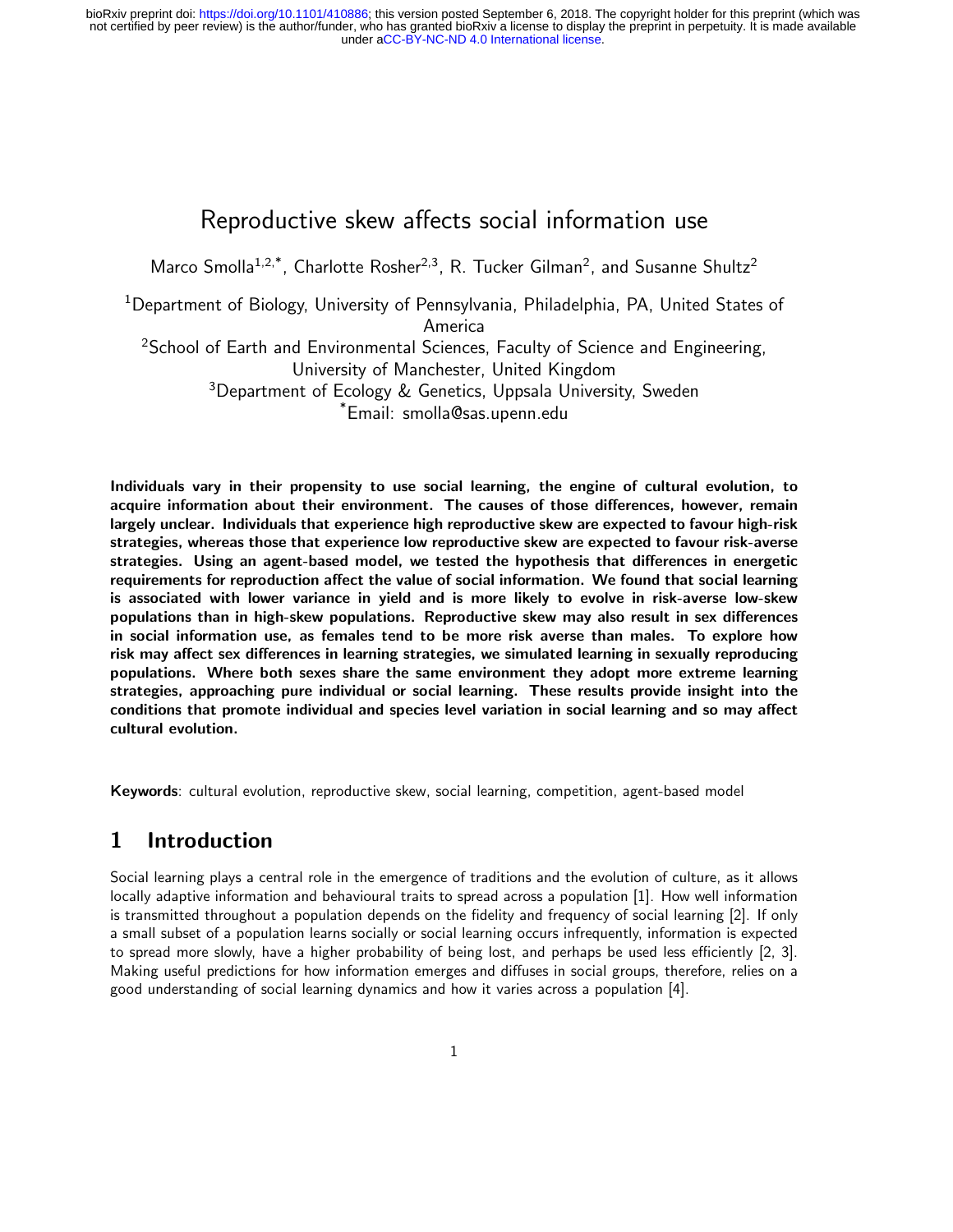One source of variation in social learning that has been intensely studied in the past is that socially acquired information is not universally beneficial [4–6]. While social information can be acquired faster or at a lower cost, it is also prone to be outdated, less relevant or less reliable than individually acquired information [7, 8]. Accordingly, social learning is often used in a context-dependent manner, following a range of behavioural rules that describe when to learn socially and when to learn individually [9, 10]. These social learning strategies have been found across the animal kingdom in a variety of contexts, including the acquisition of food, mate and nest-site choice preferences, foraging techniques and predator avoidance behaviours [7, 8, 11].

Beyond context-dependency, another source of variation in social learning is inter-individual differences, such as personality traits, reproductive state, and developmental stress, as well as age, sex, and dominance [12–17], which have been reported for a variety of species [18]. Previous empirical work provided different explanations for the observed inter-individual patterns of social learning. For example, a study on meerkats found individual differences in social learning based on age [15]. Young meerkats acquired social information more readily than older individuals. The authors suggest that this is not due to differences in learning capacity, but rather because young meerkats rely more strongly on food and protection provided by adults, and so have more opportunities to observe and learn from adults. A study on guppies found differences based on sex, where foraging information spread faster in groups of females than in groups of males [16]. This was likely due to female reproductive success being mostly limited by access to resources, whereas male reproductive success was limited by access to females. Another study on fish found differences based on reproductive state [13]. Gravid female sticklebacks relied more strongly on social information to find a rich food patch than did males or non-gravid females, whereas reproductive males disregarded social information and spent less time shoaling. Staying away from the group enabled them to establish and defend territories and increased foraging success, while also increasing predation risk.

Individual differences in social learning may be the result of risk-reward trade-offs associated with differences in foraging objectives. These differences emerge, for example, where parental investment is asymmetric or where reproduction is skewed [19, 20]. In species with low male parental investment or high reproductive skew, males often experience intense intrasexual competition as reproductive success depends on access to females [19]. Because male body condition often correlates with fighting ability and male-male contest success, males often engage in riskier foraging behaviour to maximise their energy intake and competitive ability [21, 22]. Male African elephants, for example, are more likely than females to engage in crop raiding [23]. Although risky, crop-raiding is associated with adult body size and mating success. Similarly, bachelor groups of male African buffalo accept increased predation risk in habitats with low visibility in return for higher energy gains [24].

On the other hand, females generally experience lower reproductive skew than males. Their reproductive success depends on successfully raising offspring. Therefore, reproductive output is limited by high energetic demands due to pregnancy, lactation, and parental care [25], as well as by the need to reduce the risk of predation and energetic shortfall, which could be fatal to their offspring. Females also strive to maximise energy input but prioritize low-risk strategies, even if that reduces potential gains. Preferences for riskaverse foraging strategies in females have been documented in several species. Female capuchins, for example, are more likely than males to be central in their group during foraging, where predation risk is lower [26]. A similar observation has been made in sticklebacks where gravid females were less likely to switch between food patches and spent more time in cover than non-gravid females or males did [13]. Also, female capuchins are more likely to feed on smaller, embedded, and more reliably found invertebrates, while males spend more time searching for and processing of large vertebrate prey [27, 28].

Aside from the risk directly associated with foraging, individuals have to vet different information sources to make foraging decisions and accomplish their foraging objectives. Where animals forage in groups they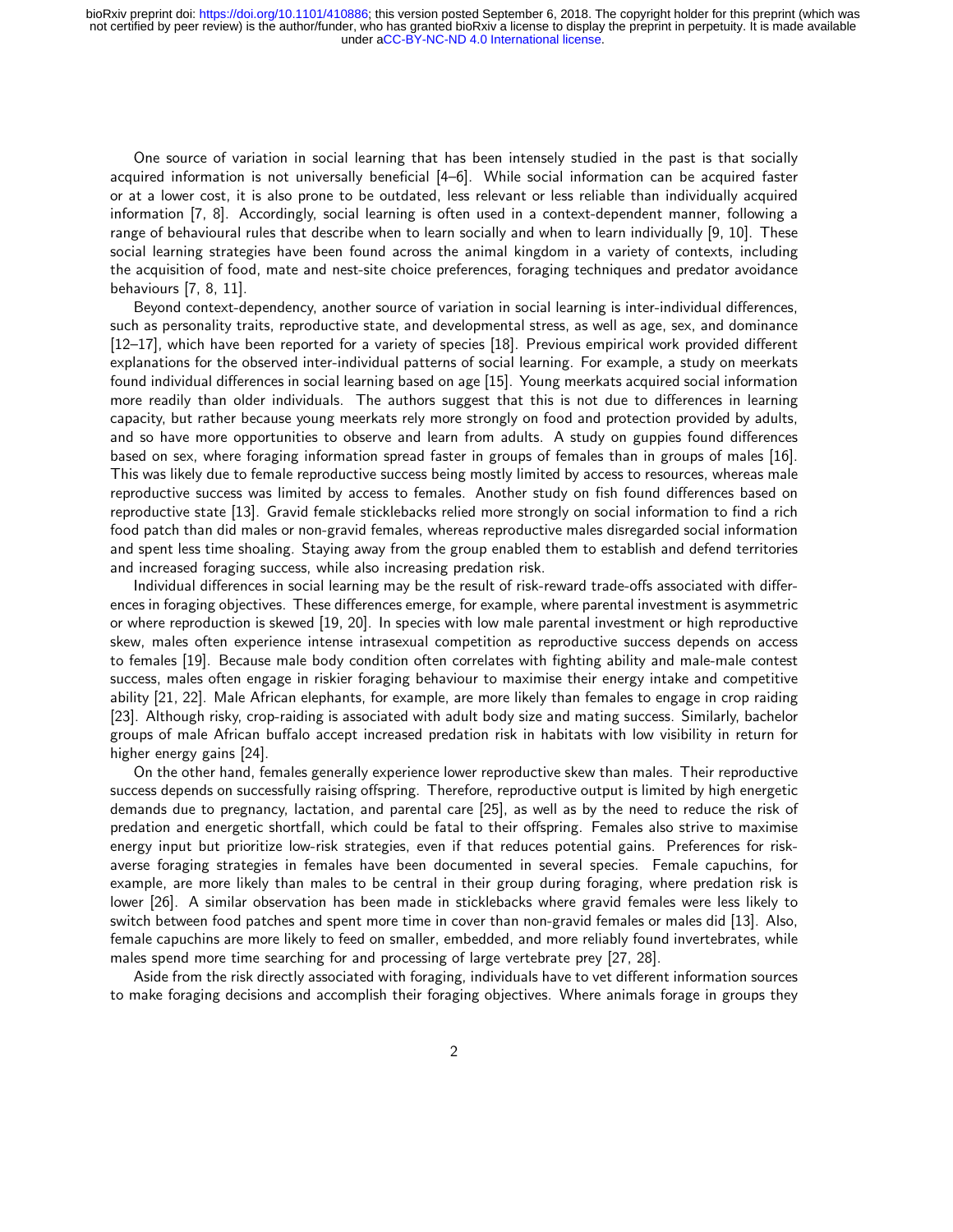obtain information either individually (active searching) or socially (by observation of or interaction with others). Most resources are limited, and so individuals must compete for them. As social learning implies that at least one other individual has knowledge of the resource, social learners are more likely to be exposed to competition; this reduces the yield of social learners compared to individuals that rely less on social information [29]. However, copying others should also reduce the risk of exploiting resources with very low returns, and thus reduce the risk of energetic shortfalls [30, 31]. Whether individuals use social information should, therefore, depend on their risk-taking behaviour (or foraging objectives), where risk is determined by the amount and variance of expected returns [32, 33]. Thus, we expect that variation in foraging objectives due to risk sensitivity favours differences in social information use.

Surprisingly, despite the empirical evidence for individual differences in foraging objectives, how social learning evolution is affected by varying energetic requirements has not been studied [10, 34]. To investigate whether differences in the reproductive payoff derived from collected resources affect the optimal use of social information, we extended a previously published model of social learning to include reproductive skew [35]. We studied reproductive skew as this is a well-established source of differences in energetic requirements. We modelled sexes because these provide a case where individuals in the same population have different foraging objectives to maximise their fitness, i.e. either maximising resource return or minimising risk of energetic shortfall. However, sexes are not unique in causing differences in foraging objectives: we would expect more risk prone behaviour whenever reproductive output is more skewed. Finally, we framed our model in a foraging context where information refers to the quality of a resource patch, but the model would also apply if information described the expected return from different foraging techniques.

### 2 Model

In our model, individuals collect payoffs from patches in their environment. They acquire information about patches by individual or social learning, and they receive payoffs when they exploit those patches. Patches differ in payoffs, and individuals attempt to maximise their collection rate by exploiting the most profitable patches. Where multiple individuals exploit the same patch, payoffs are shared equally (i.e., exploitative scramble competition). We found the evolutionary equilibrium between individual and social learning by letting individuals die randomly or when reaching a certain age and replacing them through differential reproduction of adults as described below. Individuals must meet certain criteria in order to reproduce. By controlling those criteria, we controlled reproductive skew. Below we describe the model in more detail.

We simulated worlds with N individuals and M patches, where patch m provides a payoff  $\pi_m$ . Payoffs are drawn from one of two different gamma distributions, which have the same mean expected payoff  $(\bar{\pi}=4)$ , but different variances  $(\sigma^2)$ . We refer to environments with small variance in payoffs as even worlds  $(\sigma^2=1)$  and those with large variance as uneven worlds  $(\sigma^2=100)$ .

Time is divided into rounds. Payoffs replenish after each round. To simulate environmental turnover the payoff in each patch changes with probability  $\tau$  after any given round. In each round, each individual either learns (with probability 0.2) or exploits a patch (with probability 0.8). Individuals can only exploit resource patches they have previously learned about.

Individuals learn either individually (by sampling a random patch), or socially (by randomly sampling from the individuals that exploited patches in the previous round and learning about the patch exploited by one of those individuals). In any learning turn, individual i learns socially with probability  $\alpha_i$ . Thus, we assumed that individuals do not change their use of social learning in a context-dependent manner [8–10]. In the results presented in the body of the paper, individuals are either strict individual ( $\alpha = 0$ ) or strict social learners ( $\alpha = 1$ ), which allows us to compare foraging success between pure strategies. However, we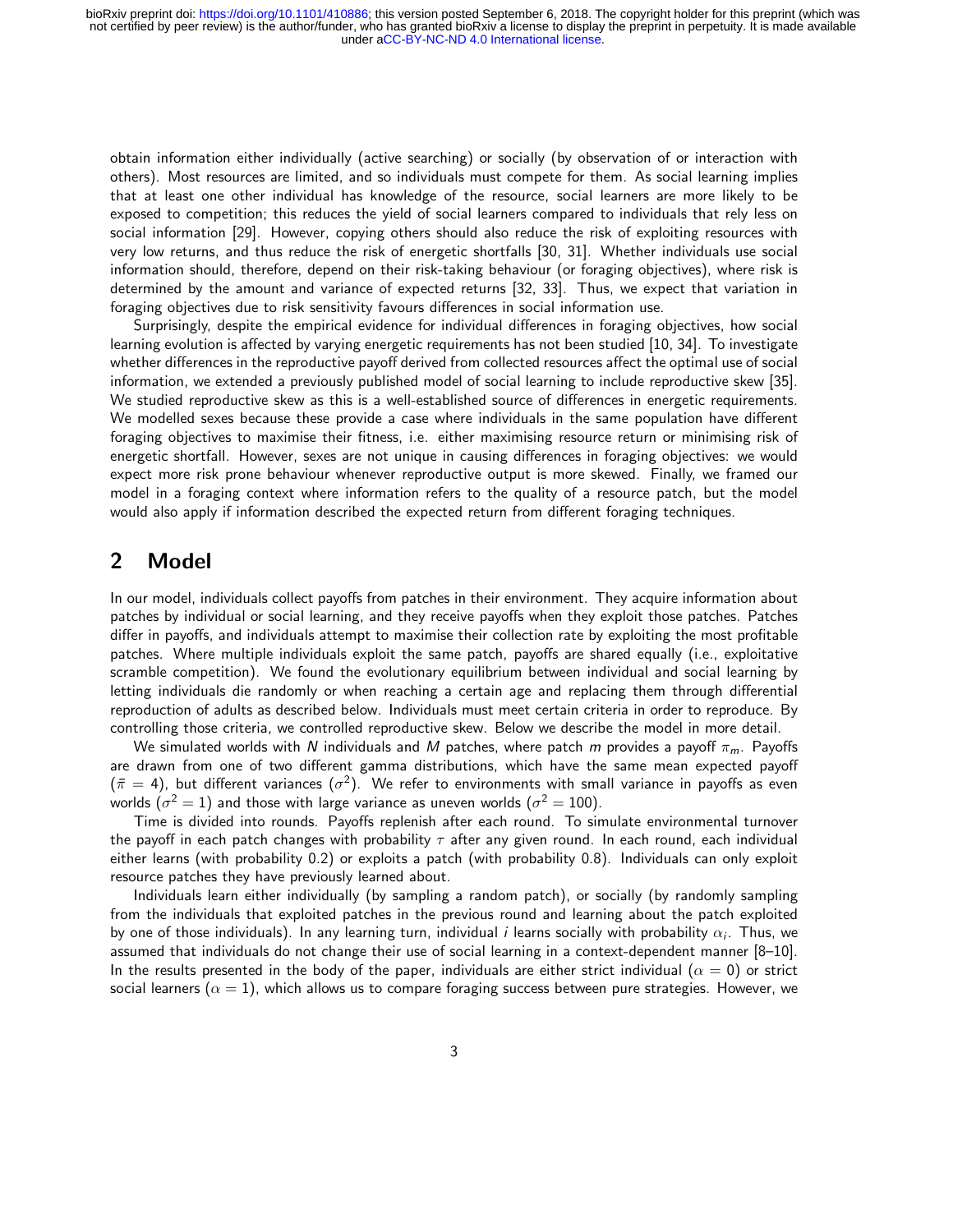also ran simulations where individuals probabilistically choose between individual and social learning (i.e., individuals can have  $\alpha$ s between 0 and 1) and found the results to be qualitatively similar (see Appendix C in Supporting Information).

Through learning, individuals obtain information about the current payoff of a patch, which we refer to as the expected payoff  $q$ . Because individuals compete for resources, the expected payoff of a patch m is  $q_m = \pi_m/n_m$ , where  $n_m$  is the number of individuals currently exploiting the patch (where  $n_m = 0$ ,  $q_m = \pi_m$ ). The expected payoff is stored in the individual's memory. Information about a patch is retained until it is updated (that is, when an individual exploits that patch or learns about it again in a learning turn) or until the individual dies. An individual's information about a patch may be incorrect if the patch value or occupancy has changed since the information was collected.

In each turn in which it exploits resources, an individual chooses the patch form its memory with the highest expected payoff. Exploiting patch m yields payoff  $p_m = \pi_m/n_m$ . We assumed that an individual's ability to successfully reproduce depends on its resource collection rate, which is commonly used as a fitness proxy in theoretical models (see for example [10]). As recent payoffs are more relevant to current reproductive success than payoffs collected further in the past, we allowed reproductive success to depend on payoffs from the previous  $\delta$  rounds. We weighted payoffs relative to how long ago they were collected using a weighted moving average. We defined the fitness proxy  $F_i$  of an individual i in round t of its life as:

$$
F_i(t) = 0 \qquad \text{for } t < \delta
$$
  

$$
F_i(t) = \sum_{j=0}^{\delta-1} e^{-rj} p_{i,t-j} \quad \text{for } t \ge \delta
$$
 (1)

where  $r$  is a temporal discount rate. The first part of eq.  $(1)$  implies that individuals reach reproductive maturity at age  $\delta$ . We ran simulations with window size  $\delta = 5$  and temporal discount rate  $r = 0.2$  (figure 3,4).

Eq. (1) reduces variability in the fitness proxy by making it a weighted sum across rounds. This is biologically reasonable for systems in which individuals make frequent decisions about patches or foraging strategies and where body condition is a result of accumulated returns. However, to show that our results do not depend on this assumption, we analysed a simpler version of the model in which the fitness proxy in any round is simply the resources collected in that round (i.e.,  $F_i(t) = p_{i,t}$ , see figure S2). This is another common assumption [36–38] and is plausible, for example, if the decision individuals make is the choice of a seasonal foraging range and if each individual's ability to raise offspring depends on the resources it collects in that season (see Appendix B).

Individuals die randomly (with probability 0.01 in each round) or deterministically (when they reach the maximum age of 100 rounds). Through reproduction each dead individual is replaced in the population, keeping the population size constant. The new individual inherits a social learning propensity  $\alpha$  from its parent(s).

Next, we let the proportion of social learning evolve in systems with different levels of reproductive skew. Because the relative fitness effect of individual and social learning is frequency dependent, we can find the equilibrium proportion (at which both learning modes have the same fitness) by mimicking an evolutionary process. That is, reproduction is tied to foraging success. We achieved a skewed reproduction by ranking individuals according to their fitness proxy in the current round, where only individuals in topranked proportion  $\beta \in [0.01, 1]$  can reproduce. Decreasing  $\beta$  increases reproductive skew. All individuals in the top  $\beta$  proportion of the population are equally likely to reproduce. This might represent a case in which individuals must simply achieve a physiological threshold to reproduce (minimum income criterion). In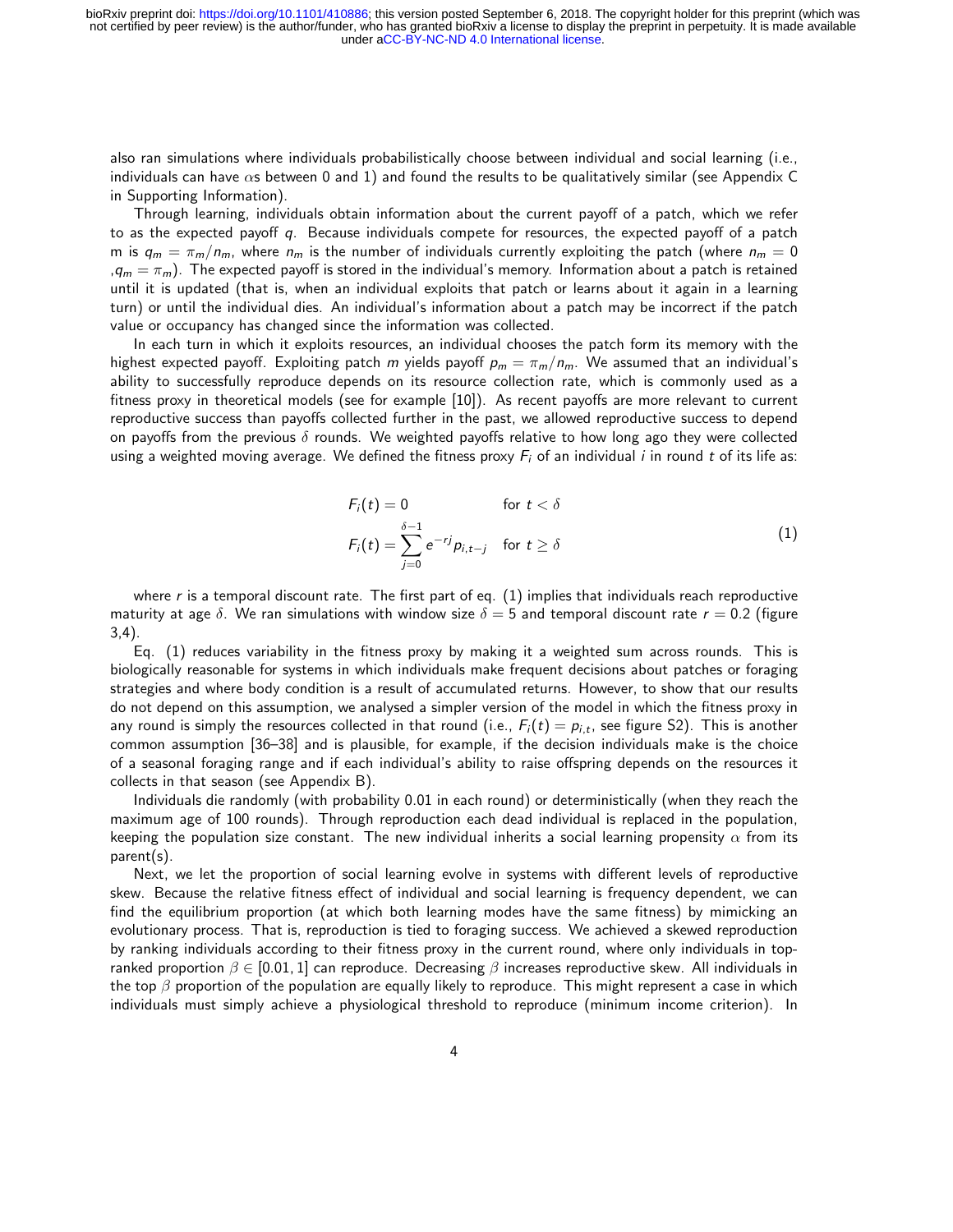some systems, individuals that face physiological constraints can reproduce whenever they collect enough resources to meet a minimum body condition threshold for breeding [39–41]. In Appendix B, we show that our results hold when the probability that an individual in the top  $\beta$  proportion of the population reproduced is proportional to its fitness proxy (relative income criterion). This might represent situations when reproduction is socially constrained and requires successful competition for partners, and the most competitive or high ranking individuals with good body conditions are most able to reproduce [42, 43].

In simulations with evolving social learning frequency, reproduction is either asexual or sexual. In the case of asexual reproduction all individuals of a population experience the same reproductive constraints. Here, each offspring directly inherits its social learning propensity  $\alpha$  from its parent. To prevent stochastic extinction of learning modes, mutation from  $\alpha = 1$  to  $\alpha = 0$  or vice versa occurs with probability  $\mu = 1/N$ .

Where reproduction is sexual, individuals within the same population experience different reproductive constraints. For simplicity, we refer to the subset of individuals experiencing higher reproductive skew as 'males' and the subset experiencing lower reproductive skew as 'females'. However, in nature those labels might be reversed or tied to characteristics other than sex. Under this formulation of the model, individuals can reproduce whenever they are not in the bottom  $1 - \beta$  proportion of the foragers of their sex. Thus, the minimum resource requirement for reproduction for each individual is calculated relative to the foraging success of other individuals of its sex. In nature, individuals may also need to achieve some fixed minimum resource collection in order to reproduce. In Appendix B we show that results are qualitatively similar when this is true.

In simulations with sexual reproduction, individuals are either male or female and their social learning propensity is under control of a diploid genome. The social learning propensities in males and in females are each controlled by a single locus, and the loci that control male and female social learning propensities are on different chromosomes (i.e., they assort independently). Thus, the social learning propensities of each sex can evolve independently, and there is no potential for sexual conflict. If an individual has different alleles at the loci that govern the social learning propensity for its sex, its social learning propensity is the mean of those alleles.

To replace a dead individual with a new individual one male and one female are randomly drawn from the top  $\beta_m$  proportion of males and the top  $\beta_f$  proportion of females to be the parents. The same individual can be chosen as a parent multiple times in the same round. Next, a sex is assigned to the offspring with equal probabilities to be male or female. The offspring receives one randomly chosen allele from each parent at each locus, with free recombination. As in models with asexual reproduction, we simulated cases in which alleles are constrained to have values of  $\alpha = 0$  or  $\alpha = 1$  (see Appendix C for cases in which alleles can take any value from 0 to 1). Mutation occurs independently for each inherited allele with probability  $\mu = 1/N$ .

#### Model Iterations

We first simulated populations with fixed social learning frequencies and tested whether social learning is a risk-averse strategy by asking whether it yields less variable returns than individual learning (figure 1, 2). In these simulations, individuals that died were replaced by copies of themselves with empty memories and no collected resources. Thus, there was no reproductive skew or selection. As expected, we found that the returns of social learners were less variable than those of individual learners, because social learners were less likely to exploit poor quality patches. We then introduced reproductive skew in asexually reproducing populations, where reproductive skew was the same for all individuals. This provides a baseline for the effect of reproductive skew on social learning evolution (figure 3,4). Finally, we modelled worlds with sexual reproduction between individuals who differ in reproductive constraints. This allowed us to study the evolution of social learning when individuals with different reproductive constraints are present in the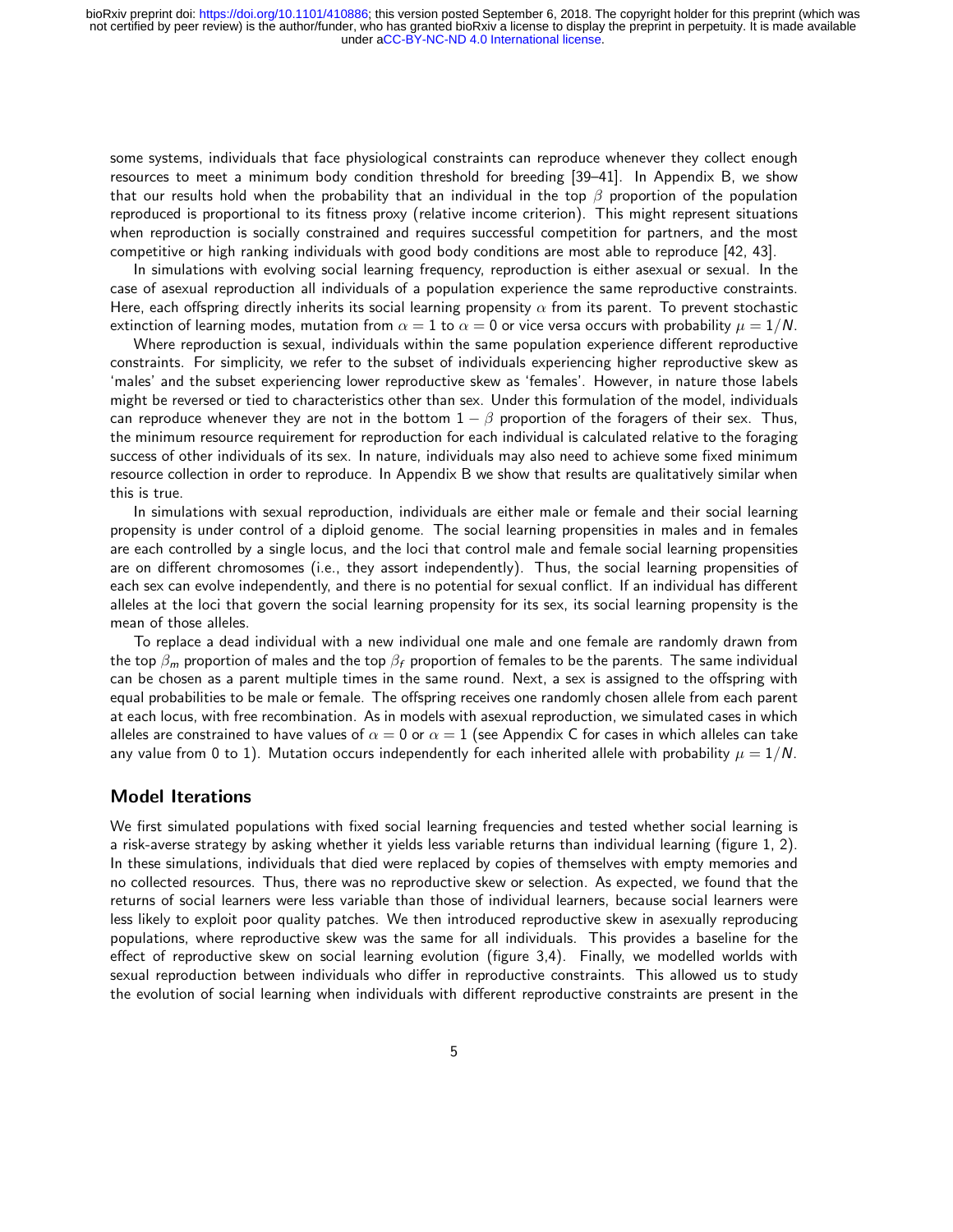same population, and how the distribution of social learning in the population changes when differences in reproductive skew are high or low.

#### Model initialisation

For simulations with fixed proportions of social learning, we initialized worlds with 1000 patches and with 500 individual and 500 social learners for all combinations of  $\beta \in \{0.01, 0.02, 0.04, 0.08, 0.1, 0.2, 0.3, \ldots, 0.9, 1\}$ , resource turnover  $\tau \in \{10^0, 10^{-0.5}, 10^{-1}, \ldots, 10^{-3}\}$  and resource variance  $(\sigma^2 \in \{1, 100\})$ .

For simulations with sexual reproduction, populations were initiated with 500 females and 500 males. Zeros and ones were randomly assigned to the alleles that determine social learning propensity in both sexes. We ran simulations with sexual reproduction for intermediate turnover  $\tau = 10^{-1.5}$ , and high resource variance  $\sigma^2=100$ , as these parameters support intermediate adoption of social learning in a population (see [35]).

All simulations ran until either all individuals shared the same value for  $\alpha$  or a maximum of 5,000 rounds was reached. Each parameter set was repeated 200 times.

#### Code availability

All work presented here was done in R [44]. Software source code for the computer model and for the accompanying figures will be made freely accessible at an online repository upon acceptance.

## 3 Results

#### Social learning is a risk-averse strategy

In our first analysis, we kept the proportion of social and individual learners fixed at 50% to compare how the variance in collected resources differed between individual and social learners (figure 1). When resources were evenly distributed, variance in collected resources was low and did not differ meaningfully between social and individual learners (ratio of variance 1.04 and 0.94 for slow and fast turnover). When resources were unevenly distributed the variance in collected resources was higher among individual learners than among social learners for both turnover rates (ratio of variance 0.34 and 0.36 for slow and fast turnover). As variance in collected resources is a common measure of risk sensitivity, our results suggest that social learning is a risk-averse strategy, whereas individual learning is a risk-prone strategy.

To get a more detailed look at the distributions that underlie this pattern we plotted the collected resources for social and individual learners for the different environments in figure 2. When resources were unevenly distributed, the position of the distribution peaks in figure 2b,d show that there are on average more social learners foraging in more profitable patches, whereas the fatter tails of the individual learner distributions indicate that more individual learners foraged in the highest profit patches. The mean return rate was higher for social learning when resources turned over slowly, and for individual learning when resources turned over more quickly (compare vertical lines in figure 2b,d).

When resources were evenly distributed, resource collection followed a bimodal distribution with one peak for individuals that are alone in a patch and a second for those sharing a patch with another individual (figure 2a,c). For both turnover rates, there were more individual learners alone in patches compared to social learners, but the average amount of collected resources (vertical lines) was similar for the two learning types.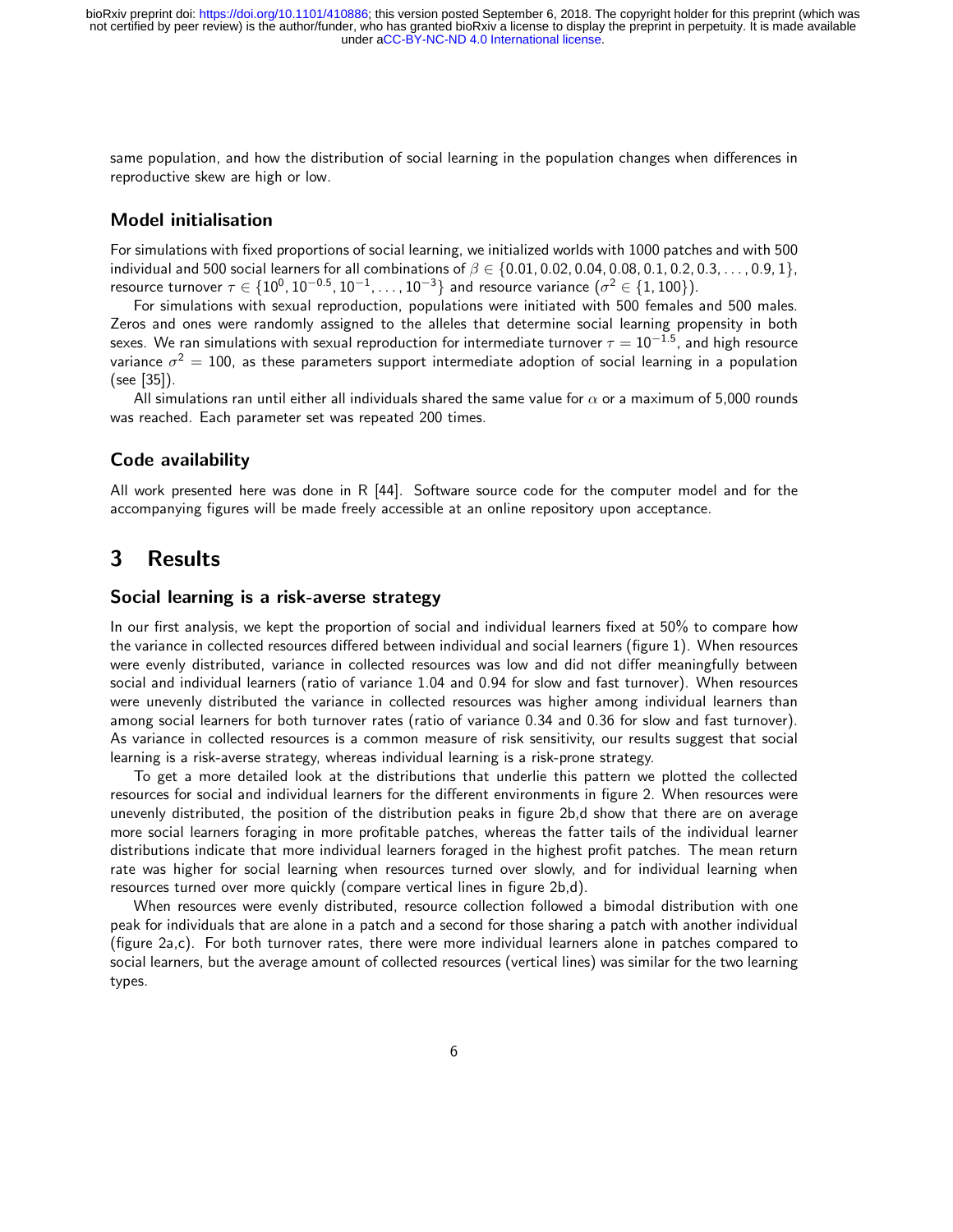Surprisingly, at slow environmental turnover, there was a small proportion of social learners that foraged in slightly more profitable patches than individual learners (arrow in figure 2a). The explanation for why there are some social learners that are more successful in this situation is that when resources change slowly individuals approach an ideal free distribution . When resources are evenly distributed, and the population density is low, most patches have one individual. Consider a social learner that moves into a patch with another individual. If the individual in that patch knows of a better patch, it will leave, and the social learner is left alone. Otherwise both stay. If the social learner is the next to learn, it will move only if it finds a better patch to share. The social learner will continue moving to better and better patches until its co-occupant either leaves or dies. As it moves from patch to patch, it will eventually occupy a patch that is better than the average patch occupied by individual learners. A new individual learner benefits from the same process, but social learners are more likely to join another individual than individual learners. Eventually, an individual learner will find and accept a slightly poorer unoccupied patch, which is still better than sharing. Essentially, social learners drive individual learners out of, and therefore end up alone in, high-reward patches.

#### Reproductive skew can affect the preference for social learning

The previous section shows that individual learning can increase maximum collected resources (figure 2), whereas social learning decreases income variability (figure 1). As reproductive skew rises in our model, reproductive success increasingly relies on achieving the highest resource collection. Therefore, we expect that individual learning will be favoured where reproduction is highly skewed. In contrast, where reproductive skew is low, individuals with less variable income will be favoured as they will more often have sufficient resources to reproduce. Therefore, we expect that social learning will be favoured where reproductive skew is low. Figure 3 and 4 show the results of simulations where all individuals in a population experience the same level of reproductive skew,  $\beta$ , for different values of  $\beta$  and different environmental conditions. We find that the amount of social learning is affected by reproductive skew and modulated by environmental turnover and resource distribution.

When resources were unevenly distributed, social learning evolved when reproductive skew was low, but individual learning evolved when reproductive skew was high (figure 3b). High-quality patches can be shared and still yield resources well above the lower part of resource collection distribution in the population, which favours social learning when reproductive skew is low. However, if reproductive skew is high, only the most successful foragers reproduce, which tend to be individual learners foraging alone in high-quality patches. Thus, high reproductive skew favours individual learning in uneven environments.

When resources were evenly distributed, individual learning was more likely to evolve (figure 3a). In this case, patch resources are close to the environmental mean and sharing a patch seldom provides enough resources for reproduction. Therefore, individuals gain more by foraging alone. Because individual learners are more likely to be alone in patches (figure 2), social learning remains at low levels.

As expected from previous work [35], individual learning dominated in quickly changing environments, whereas social learning dominated when environments changed slowly, especially if reproductive skew was low and resources were unevenly distributed (figure 4b). For slow environmental turnovers and even resources, social learning can evolve even at moderate to high reproductive skew (figure 3a, 4a). This unexpected outcome from our model is due to the small number of social learners that come to monopolise high quality patches as described for figure 2a. The result only holds for low population density where individuals are often alone in patches and disappears at higher population density (see Appendix A, figure S1).

With the exception of the limiting case without reproductive skew ( $\beta = 1$ ) at which there is no selection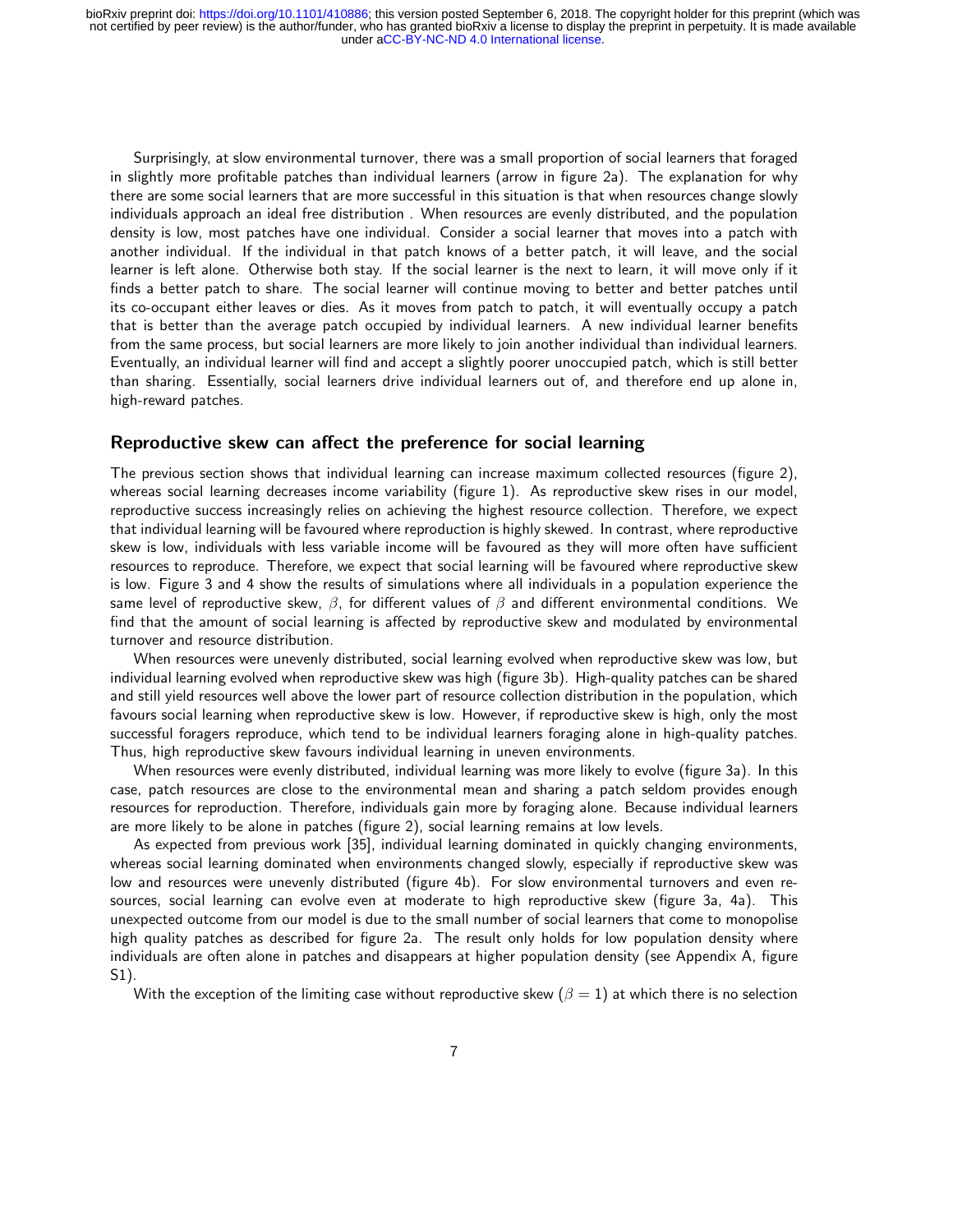and on average 50% of social learning evolves (due to symmetrical mutation), we find that for the majority of the parameter space uneven environments favour social learning more than even environments (compare figure 4a and 4b).

#### Sexual reproduction increases learning differences

Our results suggest that populations with lower reproductive skew should use more social learning than populations with higher reproductive skew. To test whether this result holds when individuals within a population experience different levels of reproductive skew, we moved to the sexual version of our model where we divided the population into males and females (figure 5). We found social learning levels were low when reproductive skew was high (lower left of figure 5a-c), and high when reproductive skew was low for both males and females (upper right of figure 5a-c), which corresponds to the results of the asexual model. At intermediate levels of reproductive skew, we found that the competition from each sex influences the evolved social learning propensity in the other. Over most parts of the parameter space, females evolve to learn almost entirely socially, and males evolve to learn almost entirely individually. As reproductive skew decreases social learning increases faster in females than in males (compare the change in social learning along the main diagonal for males in figure 5a with that for females in figure 5b). As in the asexual simulations, we found that social learning evolves on average to a level of 50% in females for the limiting case  $\beta_f = 1$  (figure 5b), in which there is symmetrical mutation and no selection.

Overall, our results suggest that when both sexes share the same environment and differ in reproductive skew, differences in the use of social learning can become pronounced (figure 6).

### 4 Discussion

We used an agent-based foraging model to investigate how reproductive skew affects the optimal use of social learning. We found that individual learning is a risk-prone and social learning a risk-averse foraging strategy, low reproductive skew favours social learning in the population, and differences in reproductive skew between the sexes can promote differences in the use of social learning. These results are moderated by the environment, as social learning is more advantageous when resources are unevenly distributed and temporarily predictable.

Foraging returns from individual learning were generally more variable than from social learning because individual learners sample patches across the environment and are more likely to encounter patches with extreme (high or low) amounts of resources compared to social learners. Social learners, in contrast, experience lower variance because they only copy information that was retained by other individuals. Although encountering a poor patch is less likely for social learners, social learners are also less likely to achieve very high returns as they are more often in occupied patches sharing resources with others. Caraco et al. [45] have shown that foraging socially decreases food-discovery variance. Similarly, a study on European starlings (Sturnus vulgaris) reported that information scrounging was negatively related to food-intake variance [31]. This suggests that, in nature, social learning is a risk-averse strategy with more reliable but on average lower returns, whereas individual learning is a risk-prone strategy with less predictable but potentially higher returns, and is consistent with a previous theoretical model on social learning evolution [30].

How individuals respond to risk should depend on their foraging objectives, which depend in turn on their reproductive strategy. Individuals that have much to gain from improving their condition and little to lose if their condition deteriorates should use risk-prone strategies, whereas those that have little to gain from an improved condition and much to lose from deterioration should be risk-averse [46–48]. Previous studies have shown that individuals can alter their foraging to match their life histories, in that individuals that require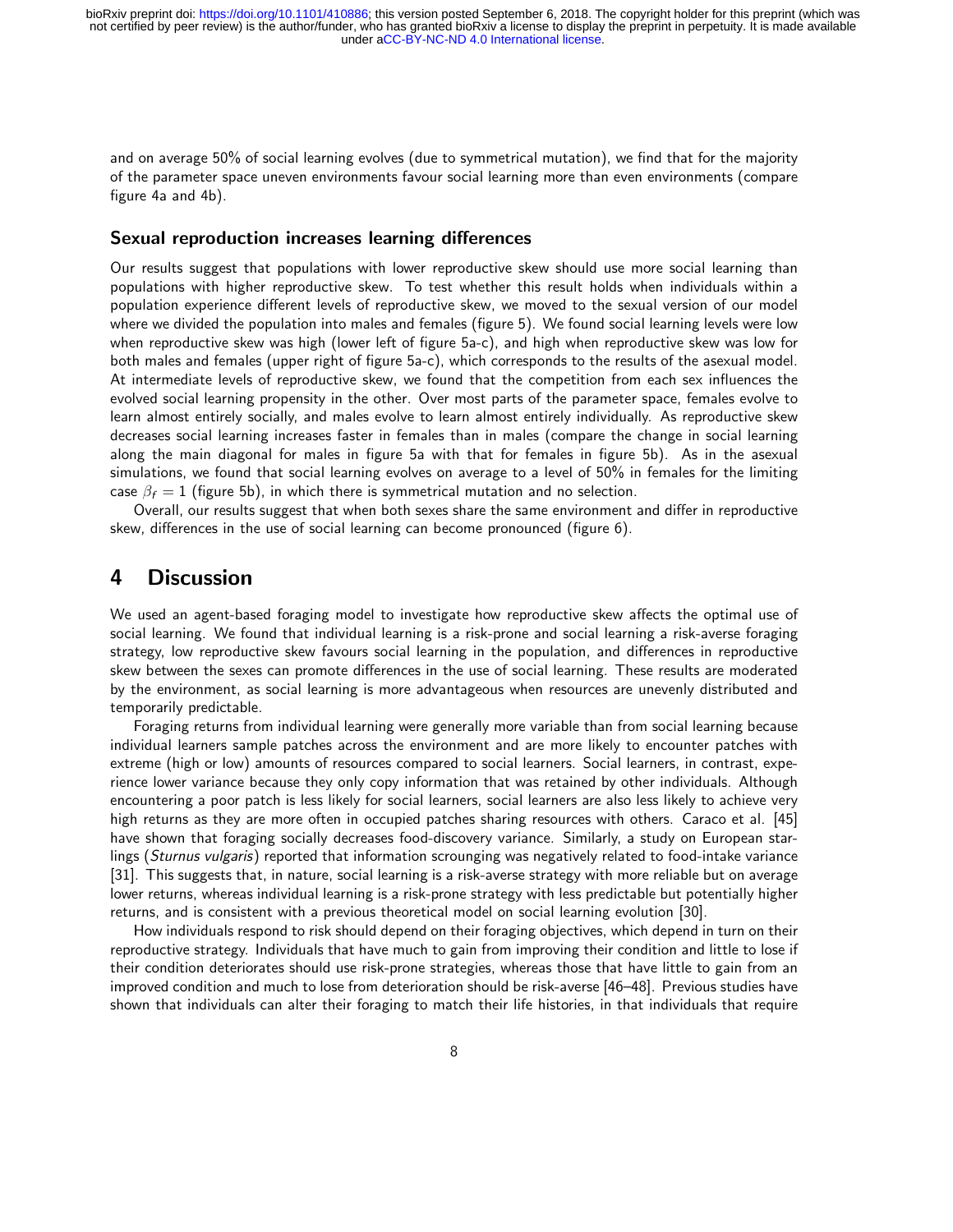more resources to successfully reproduce increase foraging returns by choosing more risk-prone foraging strategies [21, 23, 24, 46, 49]. Our work advances this understanding by tying it to individual and social learning. Where reproductive skew was high individuals relied almost exclusively on risk-prone individual learning. Conversely, at low reproductive skew individuals relied more on social learning when resources were unevenly distributed and stable over time. In this case, social learners are more likely than individual learners to collect sufficient resources for reproduction (i.e., be in the  $\beta$  percentile). This conforms to earlier findings that individuals are generally risk-averse if expected returns exceed required returns [48, 50].

Consistent with previous work, there was more social learning when resources were unevenly distributed [30, 35, 51, 52]. When resources were more evenly spread among patches, social learning was less adaptive, as sharing a patch in this environment reduces the expected return below the environmental average. A surprising outcome of the model is that for very stable and evenly distributed resources, we found social learning at medium to high levels of reproductive skew, as long as population density was not too high. In such cases, the best foragers were social learners, but these best foragers were only slightly better than their competitors. In nature, this pattern would favour social learning only if fitness is very sensitive to small differences in foraging success. This may be true in at least some systems. For example, threespined stickleback females (Gasterosteus aculeatus) choose mates based on both visual and olfactory cues. However, when the water is very clear, females rely almost exclusively on visual cues [53], and even small differences in diet-dependent colouration could strongly affect male reproductive success.

Here, we provide a theoretical framework suggesting that differences in social learning can be explained by differences in reproductive skew and the resulting differences in risk-taking. These differences have been documented both in humans and non-human animals, usually with higher risk aversion in females than in males [54–62]. However, we do not wish to suggest that our results imply general differences in social learning efficacy or capacity between males and females. Instead, our model was motivated by the observation that individuals differ in their foraging objectives to accommodate their energetic requirements. Similarly, these results could apply at the species level, depending on reproductive skew and the distribution and turnover of resources. These objectives might be consistently different among individuals but can also change over time and between contexts. For example, an individual could be more receptive for or attentive to certain sources of information depending on its ecological or life-history condition. This reflects the case in the previously mentioned example with sticklebacks, where reproductively active females used social learning more often, while there was no difference between non-reproductive females and males [13].

Previous theoretical work commonly assumes that individuals maximise resource intake, and that the same increase in payoffs translates to the same potential increase in fitness for all individuals [9, 10]. However, we have shown that our understanding of social learning evolution benefits from explicitly modelling individual differences in energetic requirements, for example, by including reproductive skew. This allowed us to observe that in populations with sexual reproduction males and females become more extreme in their learning strategies, an effect that is absent in previous models. Based on our results, sex differences in socially acquired foraging and tool-use skills that have been reported in bottle-nose dolphins [63] and chimpanzees [64, 65] might be better explained by differences in foraging objectives than by general learning differences. In chimpanzees, for example, females might be more receptive to foraging behaviours because their reproductive success relies on obtaining enough food to bear and raise young, whereas males might be more attentive to dominance behaviours and forming alliances to establish their position in the group [65]. Similarly, in bottle-nose dolphins females might be more likely to acquire foraging behaviours that are locally adaptive, whereas males ensure mating opportunities by forming alliances with other males which require them to roam outside of areas where sponge-carrying would be adaptive [66, 67].

One application of our results is the hypothesis that males and females may contribute differently to the emergence, spread, and accumulation of certain cultural traits. For example, in some primates, innovation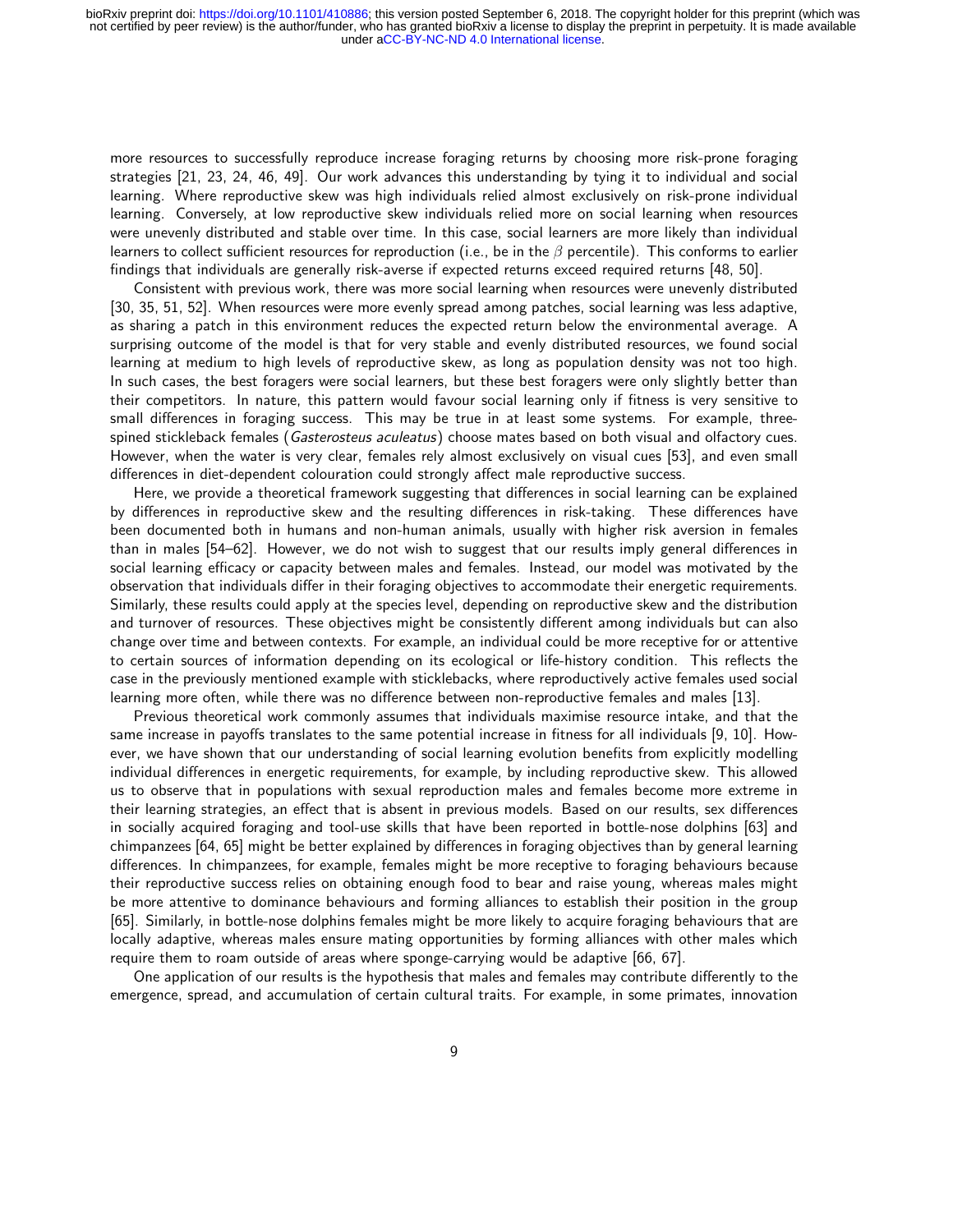(a form of individual learning) is found more often in males than in females [68], whereas females appear to use more social learning in chimpanzees [64, 69, 70], bonobos [71], and macaques [72]. Lind & Lindenfors [70] note that the number of cultural traits in chimp communities correlated with the number of females but not males. The authors argue that this is likely because females transferred between communities and brought novel socially learned traits into communities and refer to female chimps as *cultural carriers*. Whether this extends to human cultural evolution in the past is unclear. While studies involving modern humans report sex differences in social information use [62, 73], studies on social learning efficacy found no sex differences [74, 75]. Even if sex differences in social learning existed in our ancestors, these may have disappeared through selection as cultural complexity increased. In a society with highly complex or large numbers of cultural traits, successful social learning would affect survival and ultimately reproductive success. More ecologically relevant studies might give us an opportunity to find differences in social learning where they exist [76]. Future work should consider the implications of sex differences in risk-taking on learning strategies, and how they could lead to a new understanding of sex roles in the evolution of culture.

## Acknowledgement

MS was supported by a Royal Society Research Grant and in part by a grant to Erol 630 Akçay from the Army Research Office (W911NF-12-R-0012-03), SS is supported by a Royal Society University Research Fellowship.

## **References**

- [1] Robert Boyd, Peter J. Richerson, and Joseph Henrich. The cultural niche: why social learning is essential for human adaptation. Proceedings of the National Academy of Sciences, 108 Suppl:10918– 10925, 2011.
- [2] H. M. Lewis and K. N. Laland. Transmission fidelity is the key to the build-up of cumulative culture. Philosophical Transactions of the Royal Society B: Biological Sciences, 367(1599):2171–2180, August 2012.
- [3] Joseph Henrich. Demography and cultural evolution: how adaptive cultural processes can produce maladaptive losses - the Tasmanian case. American Antiquity, 69(2):197-214, 2004.
- [4] Robert Boyd and Peter J Richerson. Culture and the evolutionary process. University of Chicago, Chicago, pages 340–340, 1985.
- [5] L.-A. Giraldeau, Thomas J. Valone, and Jennifer J. Templeton. Potential disadvantages of using socially acquired information. *Philosophical Transactions of the Royal Society B: Biological Sciences*, 357(1427):1559–1566, November 2002.
- [6] Alan R Rogers. Does biology constrain culture. American Anthropologist, 90(4):819–831, December 1988.
- [7] Rachel L Kendal, Isabelle Coolen, Yfke van Bergen, and Kevin N. Laland. Trade-offs in the adaptive use of social and asocial learning. In Advances in the Study of Behavior, volume 35, pages 333–379. Elsevier, 2005.
- [8] Kevin N. Laland. Social learning strategies. Animal Learning & Behavior, 32(1):4–14, February 2004.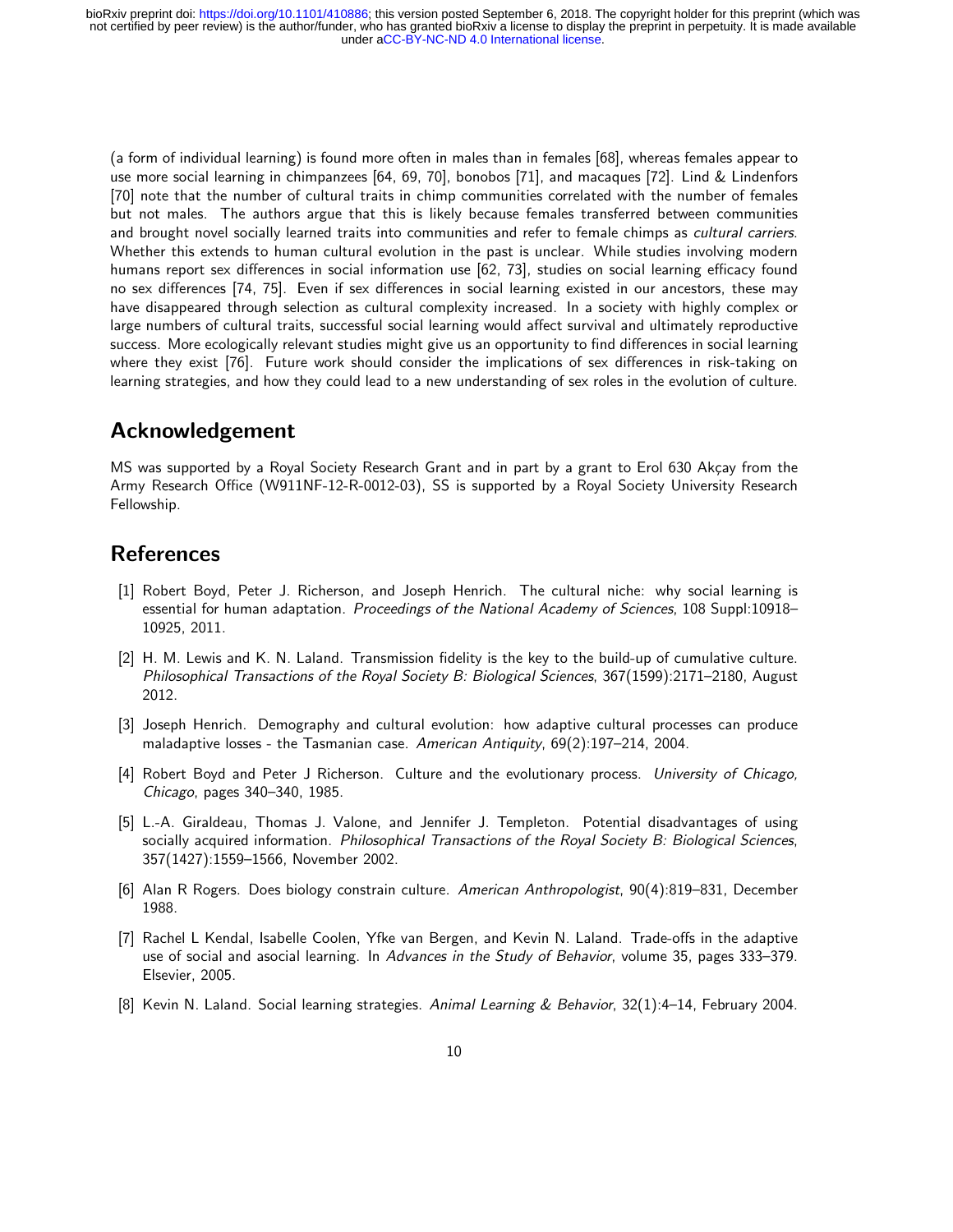- [9] Magnus Enquist, Kimmo Eriksson, and Stefano Ghirlanda. Critical social learning: a solution to Rogers's paradox of nonadaptive culture. American Anthropologist, 109(4):727–734, 2007.
- [10] Luke Rendell, Robert Boyd, D Cownden, Magnus Enquist, Kimmo Eriksson, Marcus W Feldman, Laurel Fogarty, Stefano Ghirlanda, T Lillicrap, and Kevin N. Laland. Why copy others? Insights from the social learning strategies tournament. Science, 328(5975):208–213, April 2010.
- [11] William Hoppitt and Kevin N. Laland. Social Learning. Princeton University Press, Princeton, January 2013.
- [12] Alecia J Carter, Harry H Marshall, Robert Heinsohn, and Guy Cowlishaw. Personality predicts the propensity for social learning in a wild primate. PeerJ, 2:e283–e283, March 2014.
- [13] M M Webster and K N Laland. Reproductive state affects reliance on public information in sticklebacks. Proceedings of the Royal Society B: Biological Sciences, 278(1705):619–627, February 2011.
- [14] Charlotte M. Lindeyer, Michael J. Meaney, and Simon M. Reader. Early maternal care predicts reliance on social learning about food in adult rats. Developmental Psychobiology, 55(2):168–175, March 2013.
- [15] Alex Thornton and Aurore Malapert. Experimental evidence for social transmission of food acquisition techniques in wild meerkats. Animal Behaviour, 78(2):255–264, 2009.
- [16] Simon M. Reader and Kevin N. Laland. Diffusion of foraging innovations in the guppy. Animal Behaviour, 60(2):175–180, August 2000.
- [17] Lucy M. Aplin, Ben C. Sheldon, and Julie Morand-Ferron. Milk bottles revisited: social learning and individual variation in the blue tit, Cyanistes caeruleus. Animal Behaviour, 85(6):1225–1232, 2013.
- [18] Alex Mesoudi, Lei Chang, Sasha R.X. Dall, and Alex Thornton. The evolution of individual and cultural variation in social learning. Trends in Ecology & Evolution,  $31(3)$ :215–225, March 2016.
- [19] Robert L Trivers. Parental investment and sexual selection. In B Campbell, editor, Sexual selection and the descent of man, pages 136–179. Aldine DeGruyter, New York, 1972.
- [20] T H Clutton-Brock. Reproductive skew, consessions and limited control. Trends in Ecology & Evolution, 13(7):288–292, 1998.
- [21] Timothy H Clutton-Brock, F.E. Guinness, and S.D. Albon. Red deer: behavior and ecology of two sexes. University of Chicago Press, 1982.
- [22] R. Shine, M.M. Olsson, I.T. Moore, M.P. Lemaster, M. Greene, and R.T. Mason. Body size enhances mating success in male garter snakes. Animal Behaviour, 59(3):F4–F11, March 2000.
- [23] Patrick I. Chiyo, Phyllis C. Lee, Cynthia J. Moss, Elizabeth A. Archie, Julie A. Hollister-Smith, and Susan C. Alberts. No risk, no gain: effects of crop raiding and genetic diversity on body size in male elephants. Behavioral Ecology, 22(3):552–558, 2011.
- [24] C. T. Hay, P. C. Cross, and P. J. Funston. Trade-offs of predation and foraging explain sexual segregation in African buffalo. Journal of Animal Ecology, 77(5):850-858, September 2008.
- [25] Maria A. van Noordwijk, Erik P. Willems, Sri Suci Utami Atmoko, Christopher W. Kuzawa, and Carel P. van Schaik. Multi-year lactation and its consequences in Bornean orangutans (Pongo pygmaeus wurmbii). *Behavioral Ecology and Sociobiology*, 67(5):805–814, May 2013.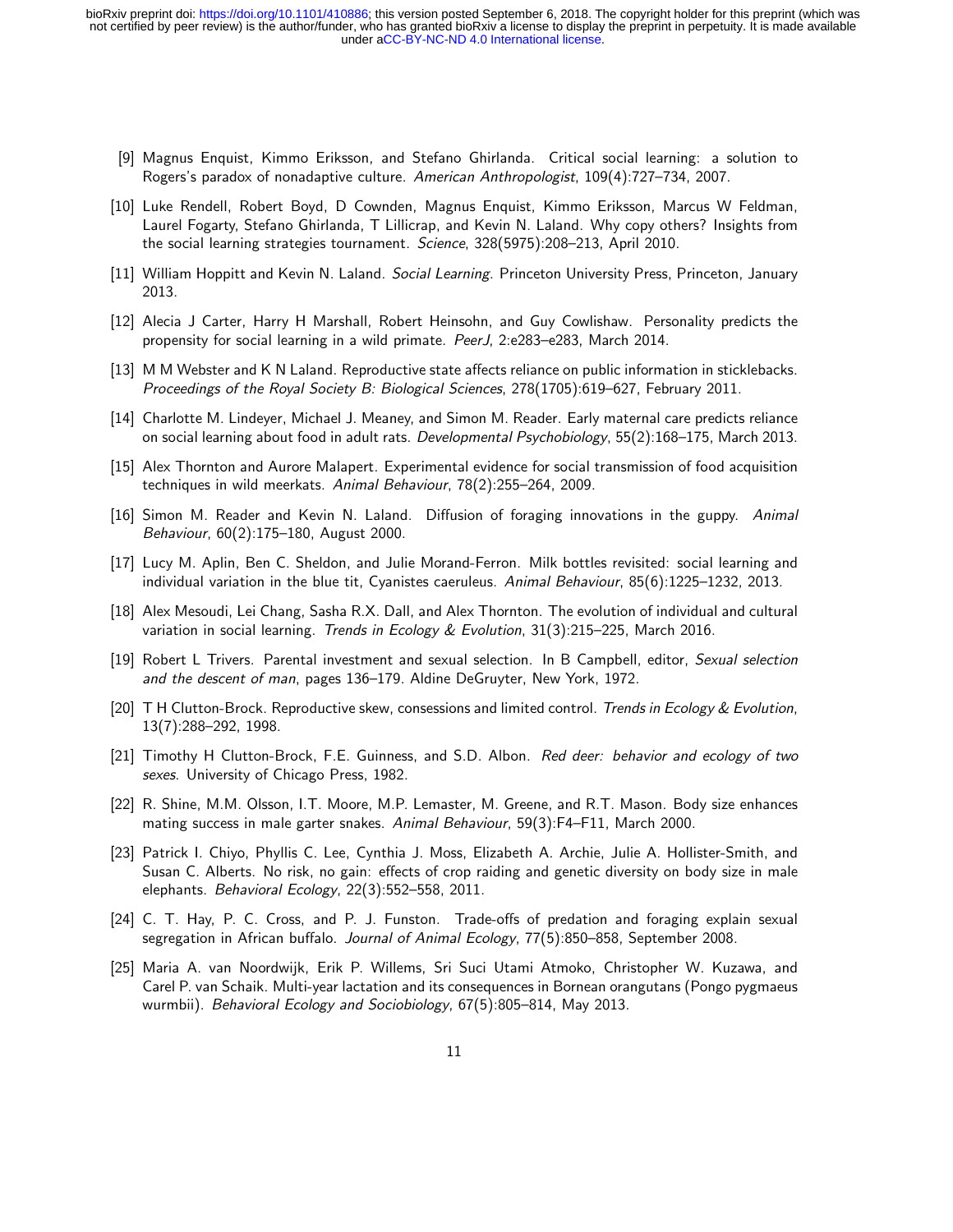- [26] Charles H. Janson. Social correlates of individual spatial choice in foraging groups of brown capuchin monkeys, Cebus apella. Animal Behaviour, 40(5):910–921, November 1990.
- [27] John G. Robinson. Seasonal variation in use of time and space by the wedge-capped capuchin monkey, Cebus olivaceus: implications for foraging theory. Smithsonian Contributions to Zoology, (431):1–60, 1986.
- [28] Lisa M. Rose. Sex differences in diet and foraging behavior in white-faced capuchins (Cebus capucinus). International Journal of Primatology, 15(1):95–114, 1994.
- [29] G Beauchamp. Learning rules for social foragers: implications for the producer-scrounger game and ideal free distribution theory. Journal of Theoretical Biology, 207(1):21–35, 2000.
- [30] Michal Arbilly, Uzi Motro, Marcus W. Feldman, and Arnon Lotem. Evolution of social learning when high expected payoffs are associated with high risk of failure. Journal of The Royal Society Interface, 8(64):1604–1615, November 2011.
- [31] Marten A. Koops and Luc-Alain Giraldeau. Producer-scrounger foraging games in starlings: a test of rate-maximising and risk-sensitive models. Animal Behaviour, 51(1981):773–783, 1996.
- [32] D. W. Stephens and Eric L. Charnov. Optimal foraging: some simple stochastic models. Behavioral Ecology and Sociobiology, 10(4):251–263, July 1982.
- [33] David W. Stephens, Joel S. Brown, and Ronald C Ydenberg, editors. Foraging: behavior and ecology. The University of Chicago Press, 2007.
- [34] Kenichi Aoki and Marcus W. Feldman. Evolution of learning strategies in temporally and spatially variable environments: A review of theory. Theoretical Population Biology, 91:3–19, 2014.
- [35] Marco Smolla, R Tucker Gilman, Tobias Galla, and Susanne Shultz. Competition for resources can explain patterns of social and individual learning in nature. Proceedings of the Royal Society B: Biological Sciences, 282(1815):20151405–20151405, September 2015.
- [36] William L. Vickery, Luc-Alain Giraldeau, Jennifer J. Templeton, Donald L. Kramer, and Colin A. Chapman. Producers, scroungers, and group foraging. The American Naturalist, 137(6):847–863, June 1991.
- [37] E. Katsnelson, U. Motro, M. W. Feldman, and A. Lotem. Evolution of learned strategy choice in a frequency-dependent game. Proceedings of the Royal Society B: Biological Sciences, 279(1731):1176– 1184, March 2012.
- [38] L-A. Giraldeau and G Beauchamp. Food exploitation: searching for the optimal joining policy. Trends in Ecology & Evolution, 14(3):102–106, March 1999.
- [39] Guy Naulleau and Xavier Bonnet. Body condition threshold for breeding in a viviparous snake. Oecologia, 107(3):301–306, 1996.
- [40] Thomas Madsen and Richard Shine. The adjustment of reproductive threshold to prey abundance in a capital breeder. Journal of Animal Ecology, 68(3):571–580, 1999.
- [41] Xavier Bonnet, Olivier Lourdais, Richard Shine, and Guy Naulleau. Reproduction in a typical breeder: costs, currencies and complications in the aspic viper. Ecology, 83(8):2124–2135, 2002.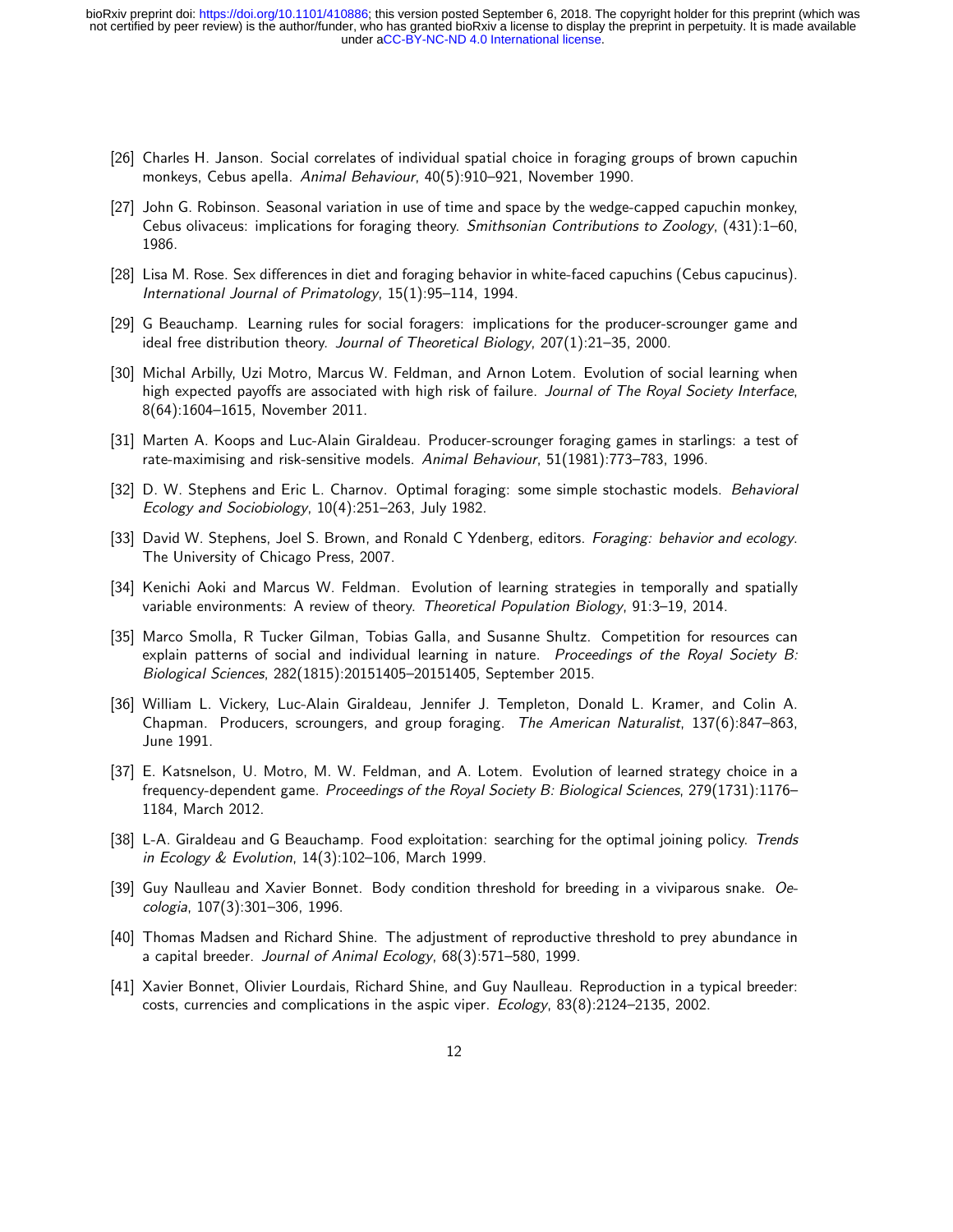- [42] T S McCann. Aggression and sexual activity of male southern elephant seals, Mirounga leonina. Journal of Zoology (London), 195:295–310, 1981.
- [43] Susan C Alberts, Heather E Watts, and Jeanne Altmann. Queuing and queue-jumping: long-term patterns of reproductive skew in male savannah baboons, Papio cynocephalus. Animal Behaviour, 65(4):821–840, 2003.
- [44] R Core Team. R: A Language and Environment for Statistical Computing. R Foundation for Statistical Computing, Vienna, Austria, 2017.
- [45] Thomas Caraco. Risk-sensitivity and foraging groups. Ecology, 62(3):527–531, 1981.
- [46] Leslie Real and Thomas Caraco. Risk and foraging in stochastic environments. Annual Review of Ecology and Systematics, 17:371–390, 1986.
- [47] Max Wolf, G Sander van Doorn, Olof Leimar, and Franz J Weissing. Life-history trade-offs favour the evolution of animal personalities. Nature, 447(7144):581–4, 2007.
- [48] Thomas Caraco, Steven Martindale, and Thomas S Whittam. An empirical demonstration of risksensitivite foraging preferences. Animal Behaviour, 28:820–830, 1980.
- [49] D W Stephens and J R Krebs. Foraging theory, volume 121. Princeton University Press, 1986.
- [50] Alex Kacelnik and Melissa Bateson. Risky theories: the effects of variance on foraging decisions. American Zoologist, 36(4):402–434, 1996.
- [51] Marco Smolla, Sylvain Alem, Lars Chittka, and Susanne Shultz. Copy-when-uncertain: bumblebees rely on social information when rewards are highly variable. Biology Letters, 12(6):20160188, June 2016.
- [52] Mathilde Baude, Isabelle Dajoz, and Étienne Danchin. Inadvertent social information in foraging bumblebees: effects of flower distribution and implications for pollination. Animal Behaviour, 76(6):1863– 1873, 2008.
- [53] Jan Heuschele, Miia Mannerla, Phillip Gienapp, and Ulrika Candolin. Environment-dependent use of mate choice cues in sticklebacks. Behavioral Ecology, 20(6):1223-1227, November 2009.
- [54] Jon K. Shepherd, Timothy Flores, R. J. Rodgers, Robert J. Blanchard, and D. Caroline Blanchard. The anxiety/defense test battery: influence of gender and ritanserin treatment on antipredator defensive behavior. Physiology and Behavior, 51(2):277–285, 1992.
- [55] Daniel J. Kruger, X. T. Wang, and Andreas Wilke. Towards the development of an evolutionarily valid domain-specific risk-taking scale. Evolutionary Psychology, 5(3):555–568, July 2007.
- [56] Elsa Ermer, Leda Cosmides, and John Tooby. Relative status regulates risky decision making about resources in men: evidence for the co-evolution of motivation and cognition. Evolution and Human Behavior, 29(2):106–118, March 2008.
- [57] Andrew J. King, Ines Fürtbauer, Diamanto Mamuneas, Charlotte James, and Andrea Manica. Sexdifferences and temporal consistency in stickleback fish boldness. PLoS ONE, 8(12):31–36, 2013.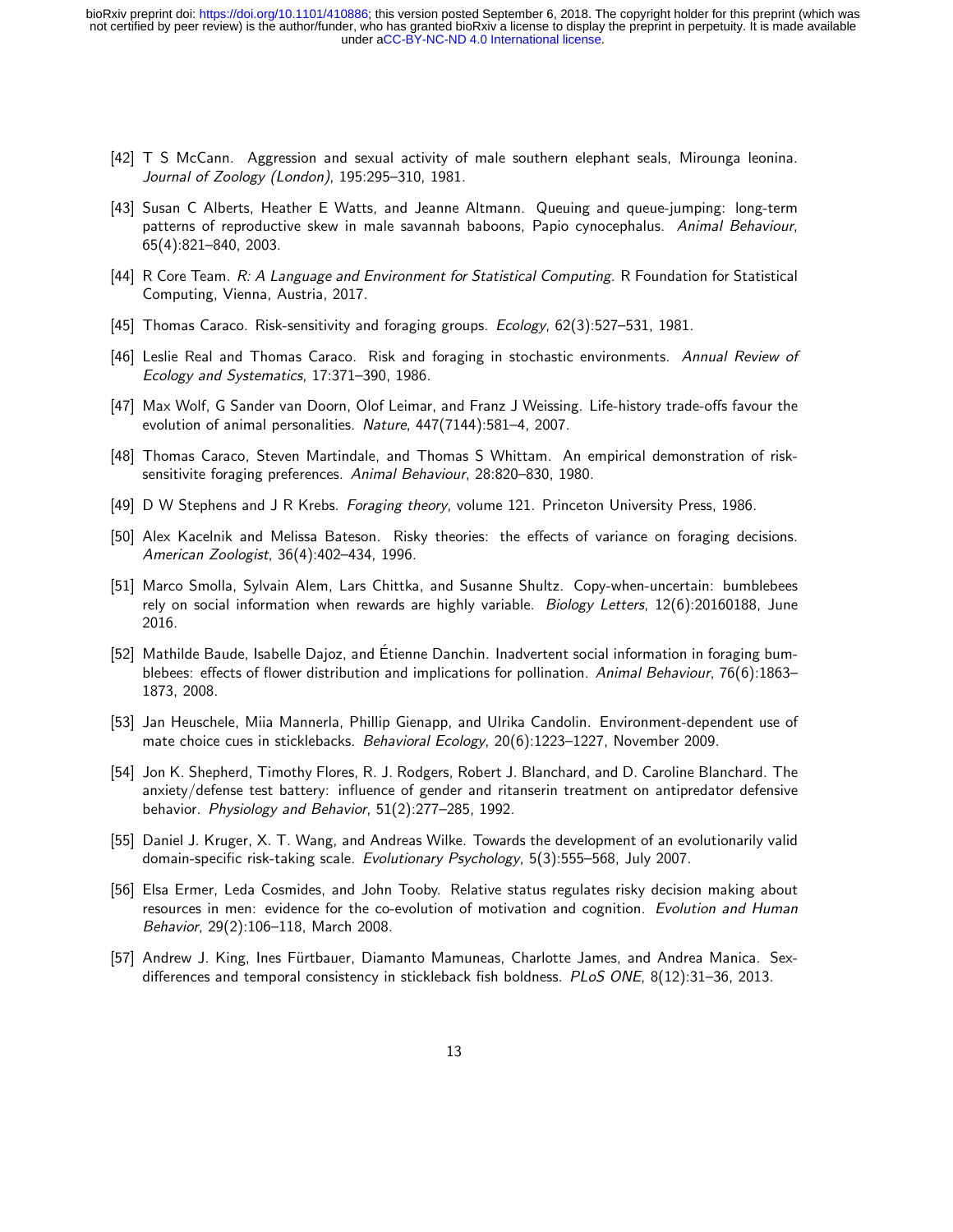- [58] Sanna Harris, Indar W. Ramnarine, Henrik G. Smith, and Lars B. Pettersson. Picking personalities apart: estimating the influence of predation, sex and body size on boldness in the guppy Poecilia reticulata. Oikos, 119(11):1711–1718, November 2010.
- [59] A. E. Magurran and B. H. Seghers. Sexual conflict as a consequence of ecology: evidence from guppy, Poecilia reticulata, populations in trinidad. Proceedings of the Royal Society B: Biological Sciences, 255(1342):31–36, January 1994.
- [60] Ben B. Chapman, Alexander Hegg, and Peter Ljungberg. Sex and the syndrome: individual and population consistency in behaviour in rock pool prawn Palaemon elegans. PLoS ONE, 8(3):1-7, 2013.
- [61] Melanie Dammhahn. Are personality differences in a small iteroparous mammal maintained by a life-history trade-off? Proceedings of the Royal Society B: Biological Sciences, 279(1738):2645–51, 2012.
- [62] Charlotte O. Brand, Gillian R. Brown, and Catharine P. Cross. Sex differences in the use of social information emerge under conditions of risk. PeerJ, 6:e4190, January 2018.
- [63] Janet Mann, Brooke L. Sargeant, Jana J. Watson-Capps, Quincy A. Gibson, Michael R. Heithaus, Richard C. Connor, and Eric Patterson. Why do dolphins carry sponges? PLoS ONE, 3(12), 2008.
- [64] Elizabeth V Lonsdorf, Lynn E Eberly, and Anne E Pusey. Sex differences in learning in chimpanzees. Nature, 428(6984):715–716, 2004.
- [65] Elizabeth V. Lonsdorf. Sex differences in the development of termite-fishing skills in the wild chimpanzees, Pan troglodytes schweinfurthii, of Gombe National Park, Tanzania. Animal Behaviour, 70(3):673–683, 2005.
- [66] Richard C. Connor, Michael R. Heithaus, and Lynne M. Barre. Superalliance of bottlenose dolphins. Nature, 397(6720):571–572, February 1999.
- [67] Janet Mann, Margaret A. Stanton, Eric M. Patterson, Elisa J. Bienenstock, and Lisa O. Singh. Social networks reveal cultural behaviour in tool-using using dolphins. Nature Communications, 3:980–980, 2012.
- [68] Simon M Reader and Kevin N Laland. Primate innovation: sex, age and social rank differences. International journal of primatology, 22(5):1–19, 2001.
- [69] Sonya M. Kahlenberg and Richard W. Wrangham. Sex differences in chimpanzees' use of sticks as play objects resemble those of children. Current Biology, 20(24):R1067–R1068, December 2010.
- [70] Johan Lind and Patrik Lindenfors. The number of cultural traits is correlated with female group size but not with male group size in chimpanzee communities. PLoS ONE, 5(3):3–5, 2010.
- [71] Klaree J. Boose, Frances J. White, and Audra Meinelt. Sex differences in tool use acquisition in bonobos (Pan paniscus). American Journal of Primatology, 75(9):917–926, September 2013.
- [72] Michael D. Gumert, Low Kuan Hoong, and Suchinda Malaivijitnond. Sex differences in the stone tool-use behavior of a wild population of burmese long-tailed macaques (Macaca fascicularis aurea). American Journal of Primatology, 73(12):1239–1249, December 2011.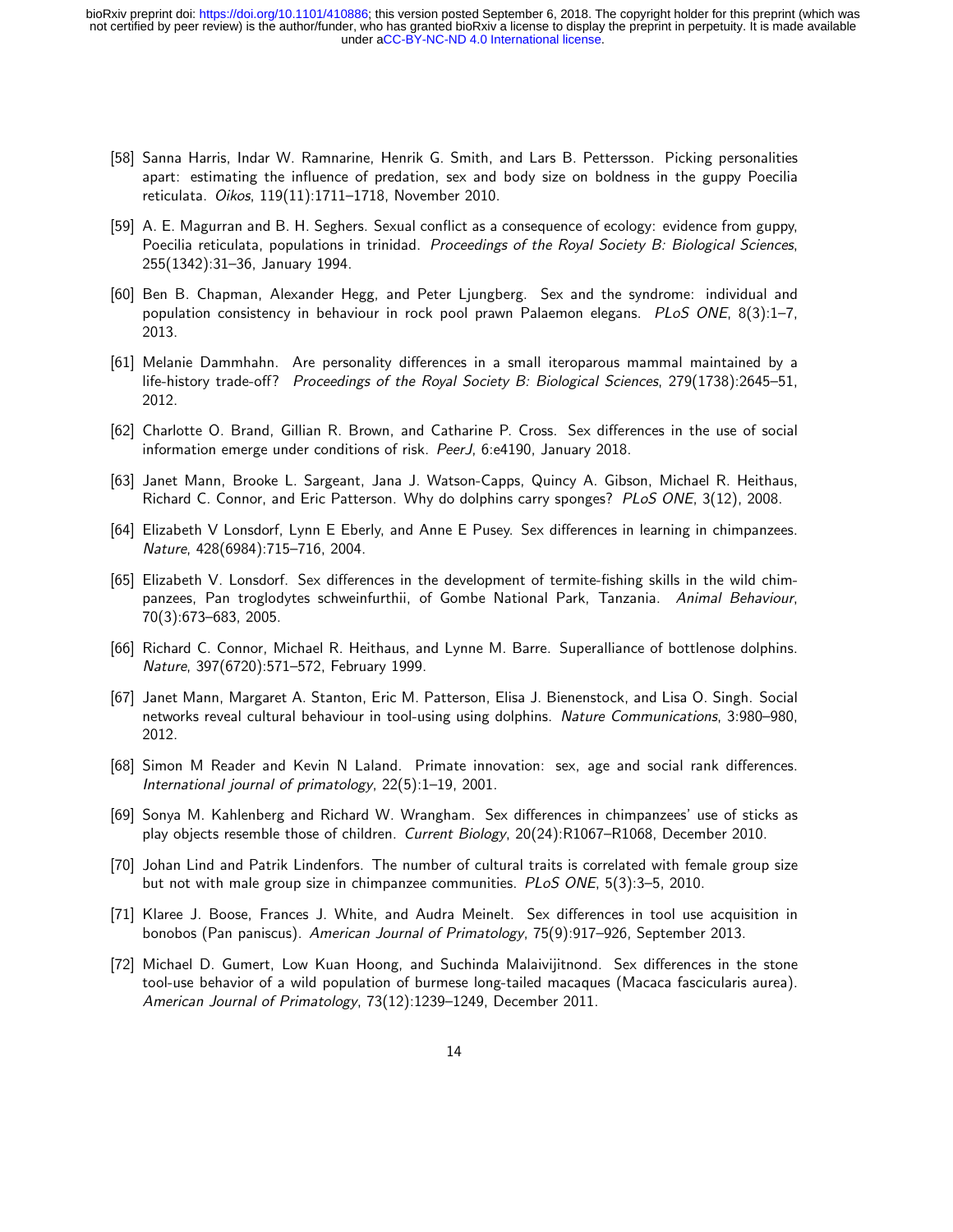- [73] Alex Mesoudi, Lei Chang, Keelin Murray, Hui Jing Lu, and Alex Mesoudi. Higher frequency of social learning in China than in the West shows cultural variation in the dynamics of cultural evolution. Proc R Soc B, 2014.
- [74] Andrew Whiten and Emma Flynn. The transmission and evolution of experimental microcultures in groups of young children. Developmental Psychology, 46(6):1694–1709, 2010.
- [75] Richard E W Berl and Barry S. Hewlett. Cultural variation in the use of overimitation by the Aka and Ngandu of the Congo Basin. PLoS ONE, 10(3):1–20, 2015.
- [76] Julia Colette Berbesque. Sex differences in food preferences, eating frequency, and dental attrition of the Hadza. PhD thesis, Florida State University, 2010.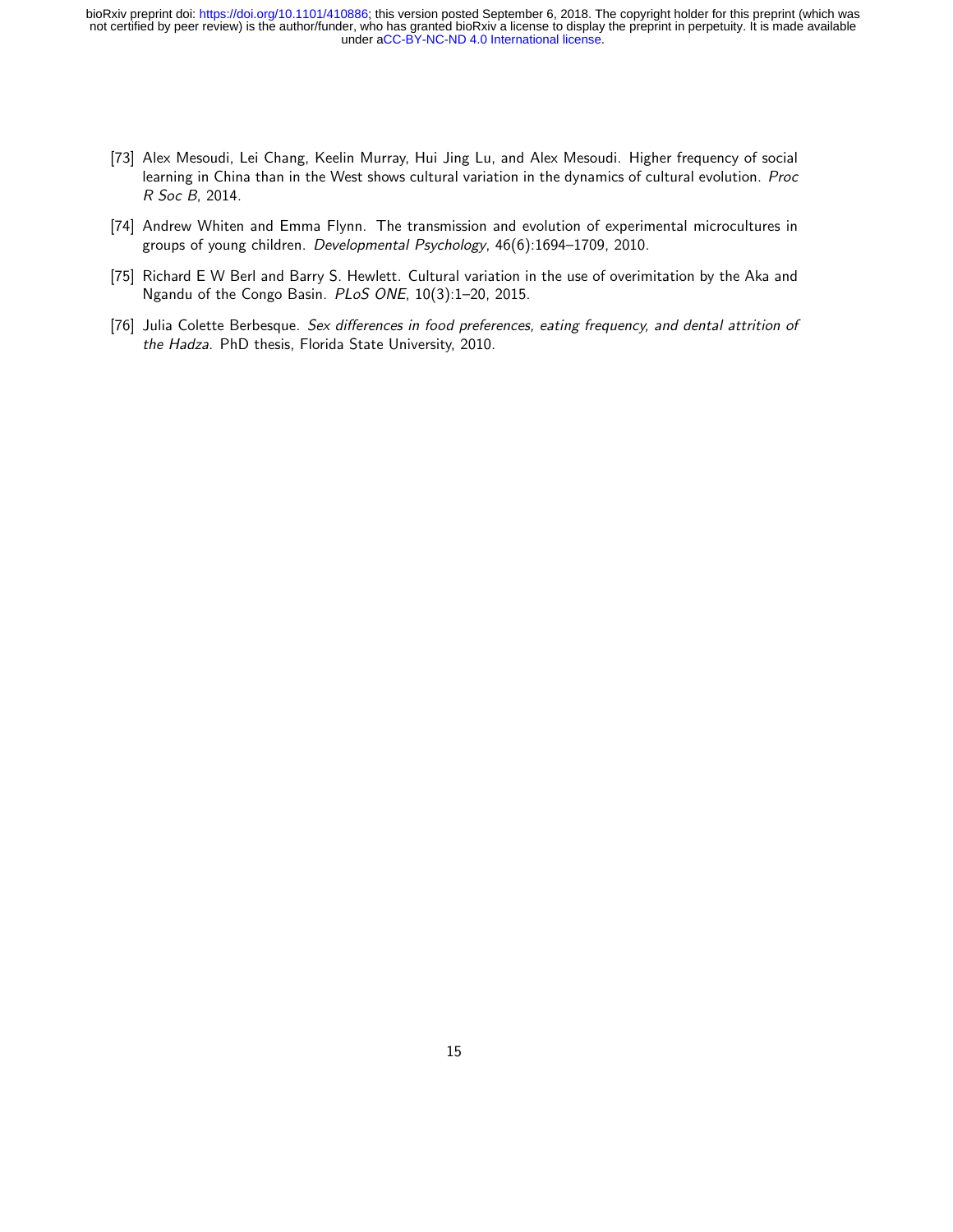# Figures and tables

| Table 1: Symbols and definitions used in the model. |  |  |
|-----------------------------------------------------|--|--|
|                                                     |  |  |

| Symbol     | Description                                                                      |
|------------|----------------------------------------------------------------------------------|
| М          | Number of patches                                                                |
| $\pi_m$    | Payoff of patch m                                                                |
| Τ          | Payoff change rate of a patch in a given round                                   |
| N          | Number of individuals                                                            |
| $\alpha_i$ | Social learning propensity of an individual i                                    |
| $q_{i,m}$  | Payoff expected by individual $i$ at patch $m$                                   |
| $p_{i,t}$  | Payoff collected by individual $i$ in round $t$                                  |
| $F_i(t)$   | Fitness proxy of individual $i$ in round $t$                                     |
| $S_i$      | Sex of an individual $i, \in \{0, 1\}$                                           |
| $\beta$    | Percentile of reproductive individuals (high reproductive skew for small values) |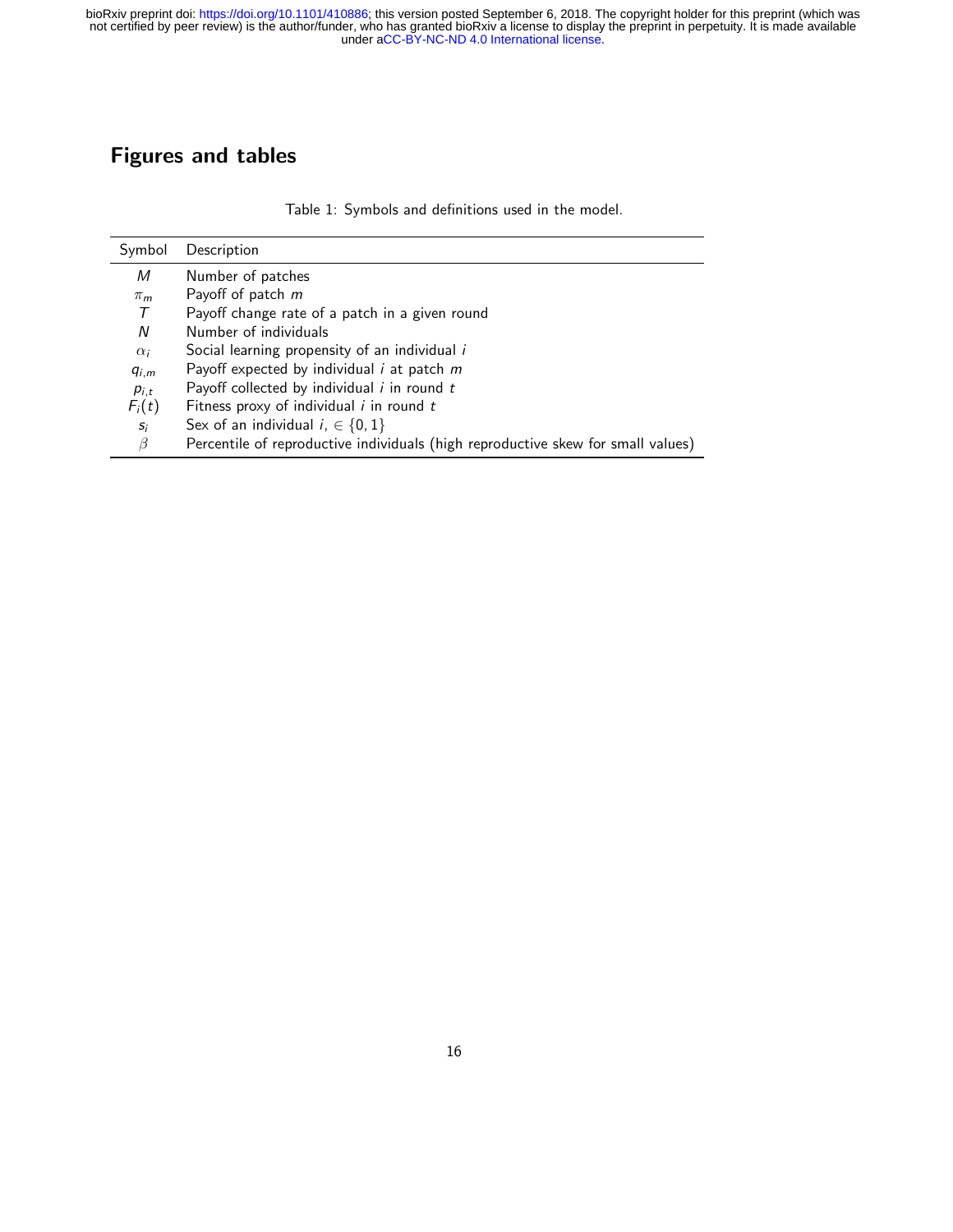

Figure 1: In simulations where the proportion of individual to social learners remained fixed at 50%, individual learners had higher variability in collected resources when resources were unevenly distributed. When resources were evenly distributed, variability was similar for the learning strategies. Data shown are collected resources of all exploiting individuals in the last simulation round (i.e., 5000). Resource turnover rates (slow:  $\tau=10^{-2}$ , fast:  $\tau=10^{-1}$ , resource distributions (even:  $\sigma^2=1$ , uneven:  $\sigma^2=100$ ). Error bars indicate 95% confidence intervals.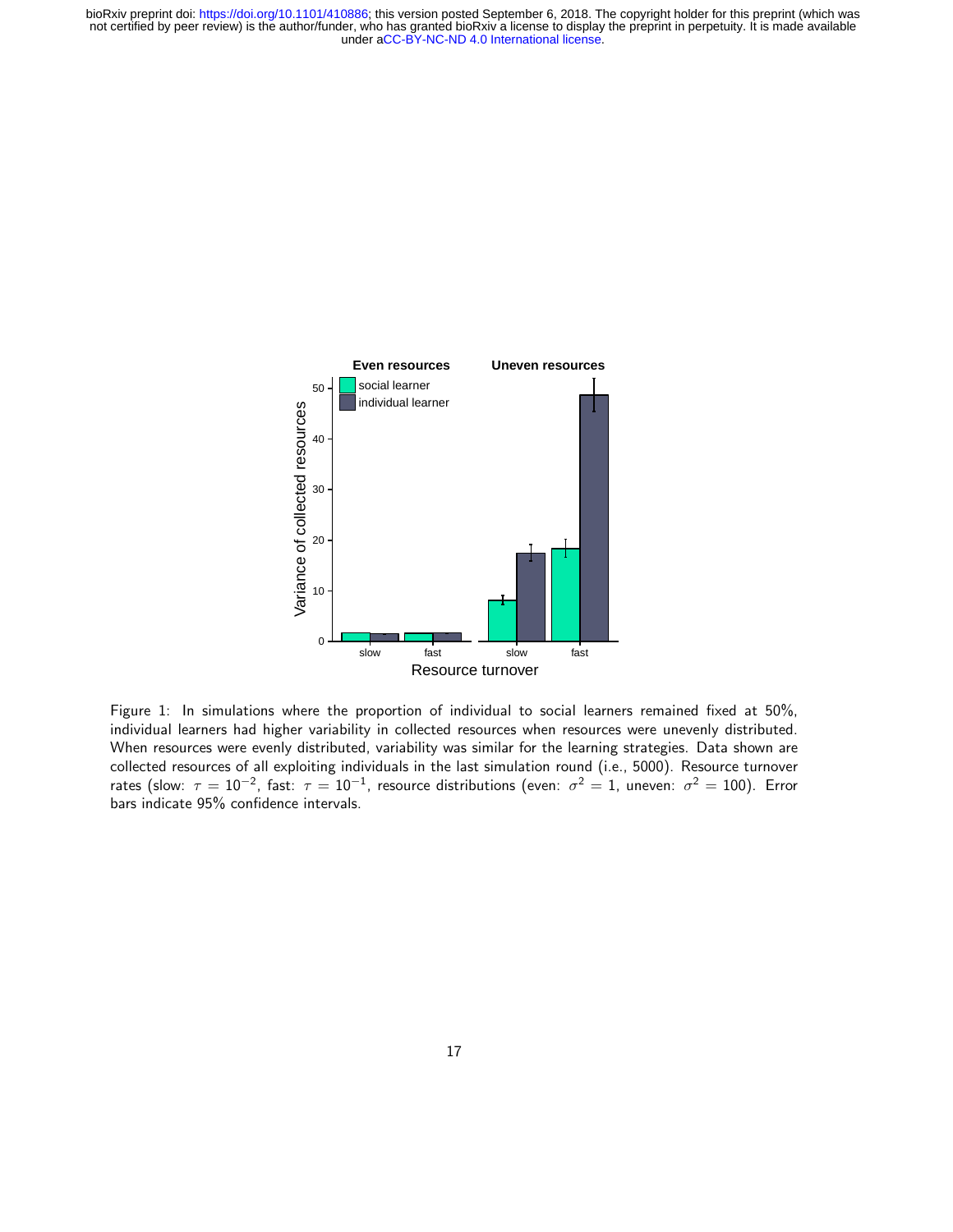

Figure 2: Distribution of resources collected per round by social and individual learners under different resource distributions (even:  $\sigma^2 = 1$ , uneven:  $\sigma^2 = 100$ ), and turnover rates (slow:  $\tau = 10^{-2}$ , fast:  $\tau=10^{-1}).$  Where resources are evenly distributed (a,c), most individuals either share a patch with one other individual (peak at 2) or are alone in a patch (peak at 4). A small proportion of social learners collects more resources than individual learners where resources are slowly turning over and are evenly distributed (arrow in a). For unevenly distributed resources (b,d), there are more individual learners than social learners collecting resources from poor patches, as well as from highly profitable patches. Data are truncated along x-axis at 25; grey line indicates environmental resource distribution; dashed vertical lines indicate distribution means.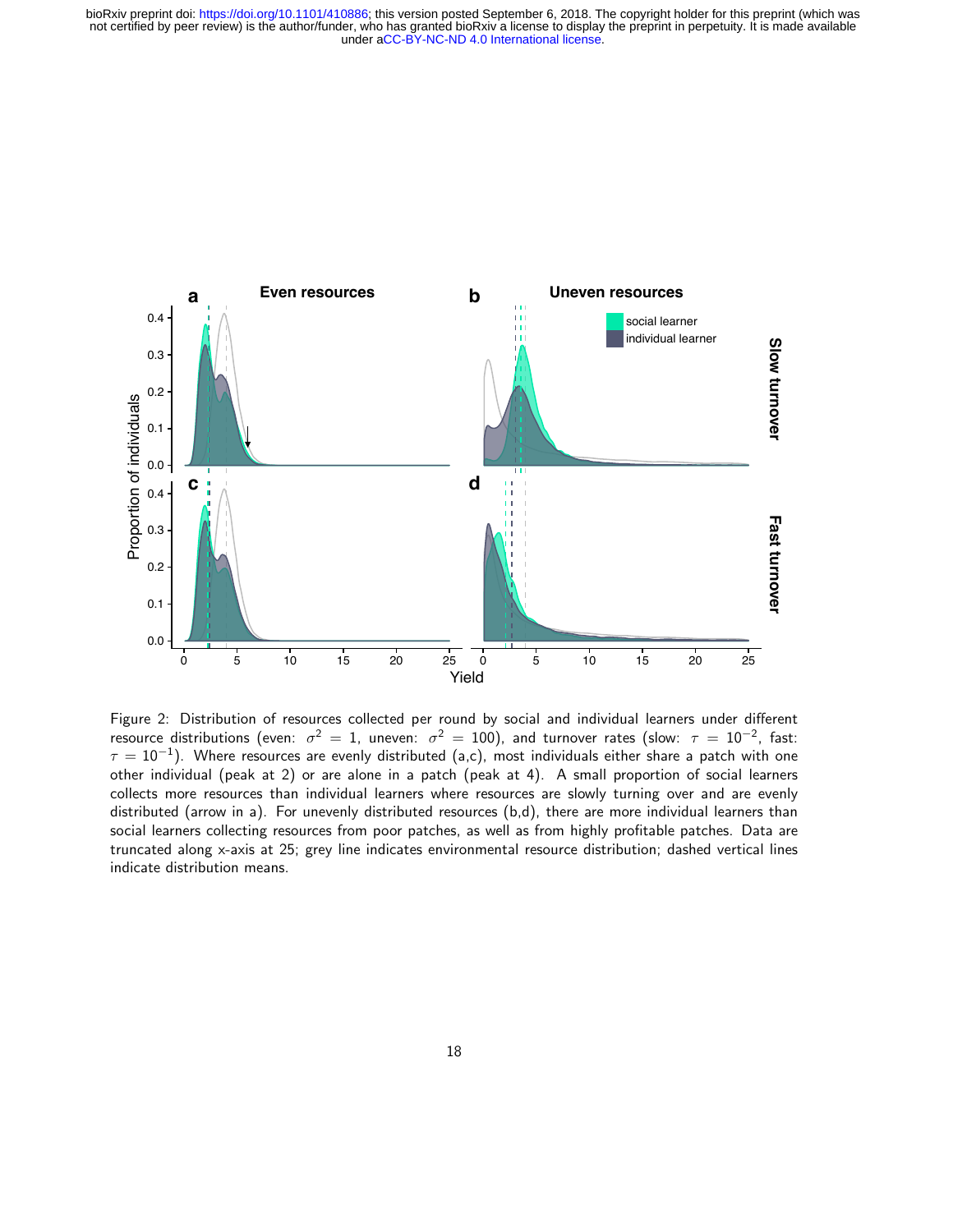

Figure 3: Evolving proportions of social learning for different resource distributions (even:  $\sigma^2 = 1$ , uneven:  $\sigma^2 = 100$ ) and environmental turnover (slow:  $\tau = 10^{-2}$ , fast:  $\tau = 10^{-1}$ ) in the minimum income scenario. Where reproductive skew is highest (small values of  $\beta$ ) individuals rely mostly on individual learning, with the exception of slowly changing, evenly distributed resources. At low reproductive skew (large values of  $\beta$ ) there is more social learning. In addition to reproductive skew, the proportion of social learning also depends on the resource turnover and the resource distribution. There is more social learning when resources are unevenly distributed and environmental turnover is slow. Results are qualitatively similar in the relative income scenario (figure S3).



Figure 4: Environmental predictability and reproductive skew affect social learning under different resource distributions. Where resources are unevenly distributed (b) reliance on social learning increases as reproductive skew and environmental turnover decrease. Where resources are evenly distributed and frequently changing (a) individuals almost exclusively rely on individual learning. However, for very slow environmental turnover social learning can evolve even at high reproductive skew (see text for details). Dashed lines mark high and low resource turnover rates shown in figure 3. Results are qualitatively similar in the relative income scenario (figure S4).